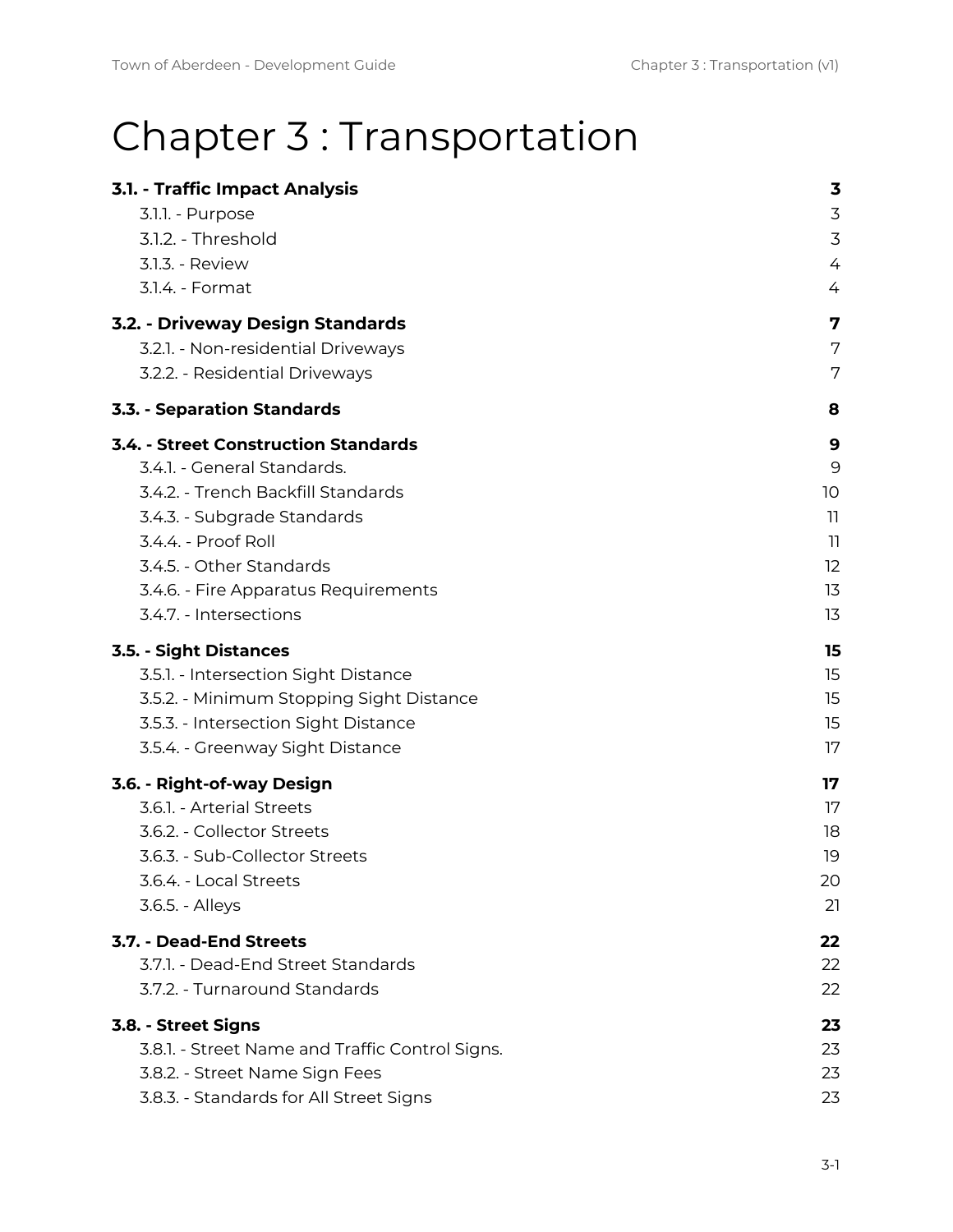| 3.8.4. - Specialty Street Signs              | 24. |
|----------------------------------------------|-----|
| 3.8.5. - Standards for Street Name Signs     | 25  |
| 3.8.6. - Standards for Traffic Control Signs | 25  |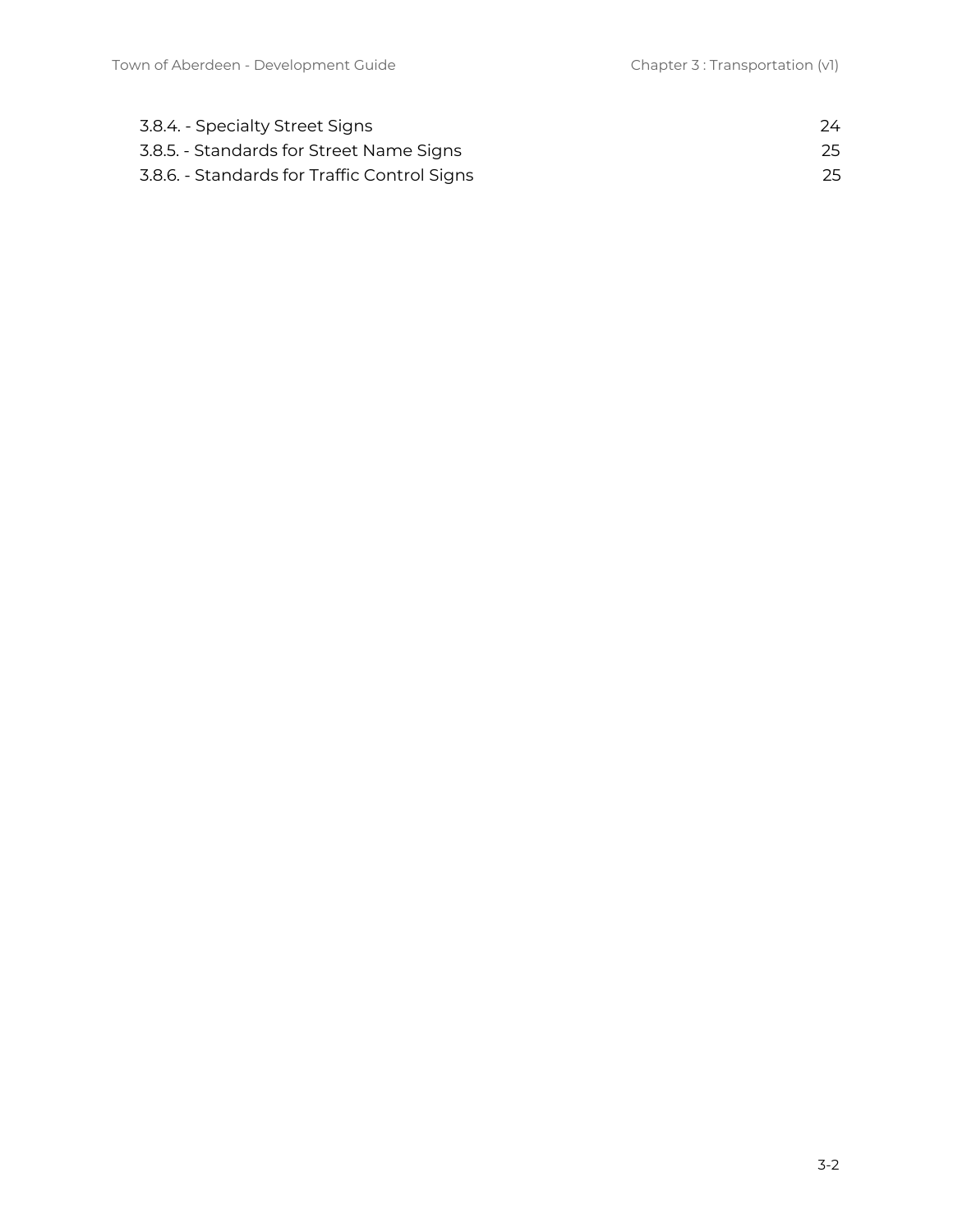# <span id="page-2-0"></span>3.1. - Traffic Impact Analysis

#### <span id="page-2-1"></span>3.1.1. - Purpose

A Traffic Impact Analysis (TIA) assesses the impact of a proposed development, zoning change, or special use approval on the transportation system. Its purposes are:

- A. To ensure that proposed developments or zoning changes do not adversely affect the transportation network,
- B. To identify any traffic problems associated with access from the site to the existing transportation network,
- C. To delineate solutions to potential problems, and
- D. To present improvements to be incorporated into the proposed development.

#### <span id="page-2-2"></span>3.1.2. - Threshold

When required, the TIA should be submitted for review to the Town of Aberdeen Technical Review Committee and must be approved by the Planning & Inspections Director prior to any other development or zoning approval(s). The TIA shall be required but is not limited to the following situations and shall be submitted at the time of application for each of the following:

- **A. Development Petitions.** Properties of which rezoning and/or special use permits are requested, where the potential development may generate 150 or more trips during the adjacent roadway's peak hour(s) or the development's peak hour(s).
- **B. Technical Review Committee.** When TRC applications reflect development proposals that may generate 150 or more trips during an adjacent roadway's peak hour(s) or the development's peak hour(s).
- **C. Localized Safety or Capacity Conditions.** The Planning & Inspections Director shall require that a TIA be submitted for any or all of the above situations, regardless of the potential trip generation levels, when there are localized safety or capacity deficiencies such as:
	- 1. Current traffic problems in the area of the proposed development, such as high accident locations, confusing intersections, or an intersection in need of a traffic signal,
	- 2. Current or projected level of service of the roadway adjacent to the development, which will be significantly affected;
	- 3. The ability of the adjacent, existing or proposed roadway system to handle increased traffic, or the feasibility of improving the roadway system to handle increased traffic;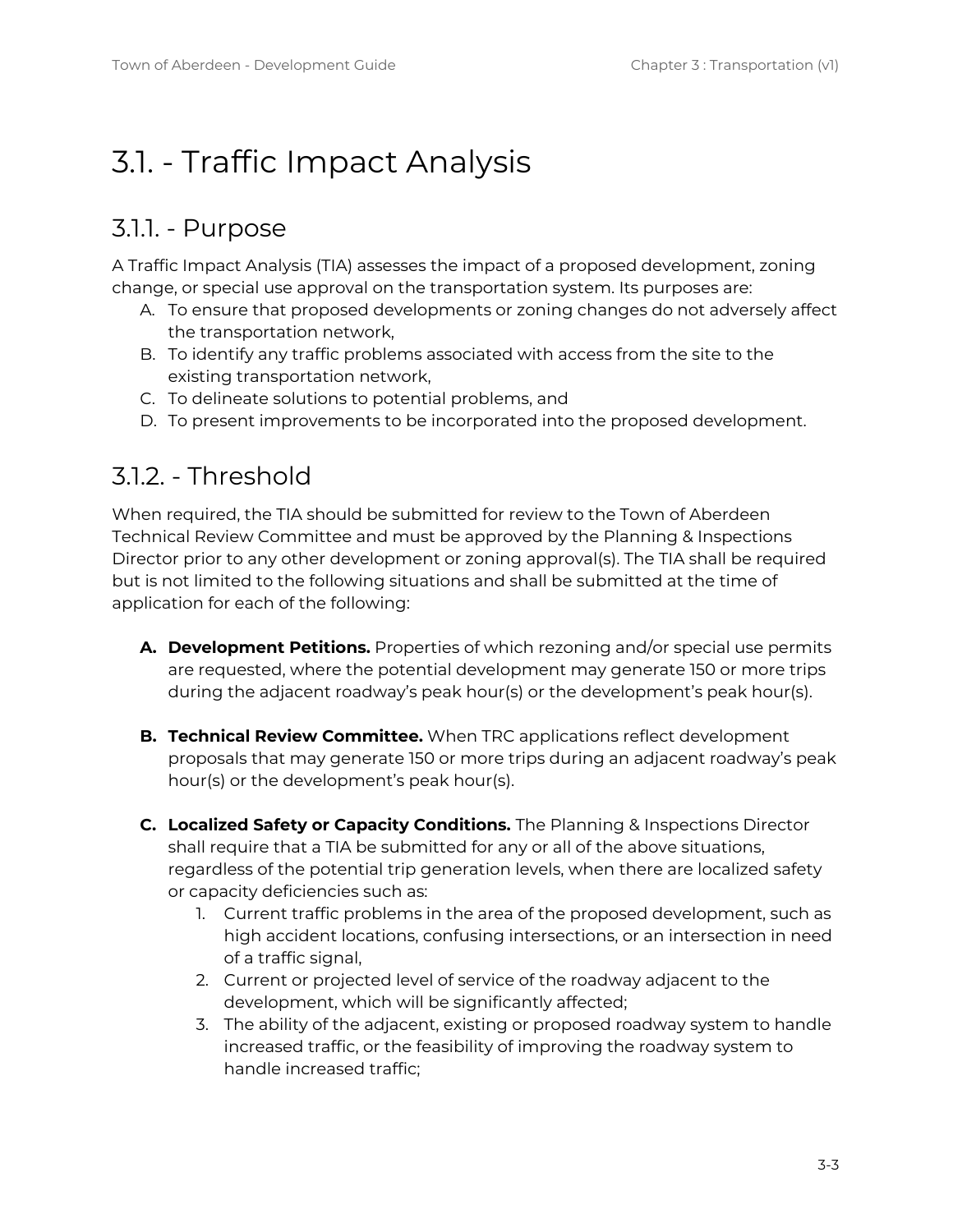4. Other specific problems or deficiencies that may be affected by the proposed development or affect the ability of the development to be satisfactorily accommodated (i.e., capacity deficiency, vertical/horizontal curves, circulation).

### <span id="page-3-0"></span>3.1.3. - Review

A TIA, when required, shall be prepared by an individual, group, firm or corporation having demonstrated professional emphasis and experience in transportation planning, engineering, and in the preparation of similar analyses. The TIA document must bear the seal and signature of a licensed professional engineer. The submitted TIA must be approved by the Town of Aberdeen Technical Review Committee. Said approval is valid for a period of time not to exceed eighteen months. Likewise, significant changes in the development proposal or surrounding conditions may require revision to or resubmittal of the TIA.

### <span id="page-3-1"></span>3.1.4. - Format

A TIA prepared for a specific site proposal should follow the chapter outline as indicated below. Wherever additions or modifications are appropriate for a specific site, they should be made.

#### **A. Introduction.**

- **1. Site and Study Area Boundaries.** Include a brief description of and a map displaying the size of the land parcel, the general terrain features, and the location within the jurisdiction and region. In addition, identify the roadways that afford access to the site and are included in the study area. The exact limits of the study area should be based on engineering judgment and an understanding of the existing traffic conditions in the site vicinity. In all instances, however, the study area limits will be discussed with the applicant and his traffic engineer and will be determined by the Director of Transportation. The definition of the study area should result, subsequent to the initial staff review of a developer's rezoning application or preliminary site plan, at which time a traffic impact analysis will be required. If the project is being completed in phases, describe the total project and the phases. The study should include an analysis for each phase of the proposed development.
- **2. Existing and Proposed Site Uses.** Identify the existing and proposed uses of the site in terms of the various zoning categories. In addition, identify the number and the type of residential units, and type and amount of commercial, industrial, or office uses in accordance with ITE trip generation categories.
- **3. Existing and Proposed Nearby Uses.** Include a complete description of the existing land uses in the vicinity of the site, as well as their current zoning. Also state the proposed developments of adjacent land using the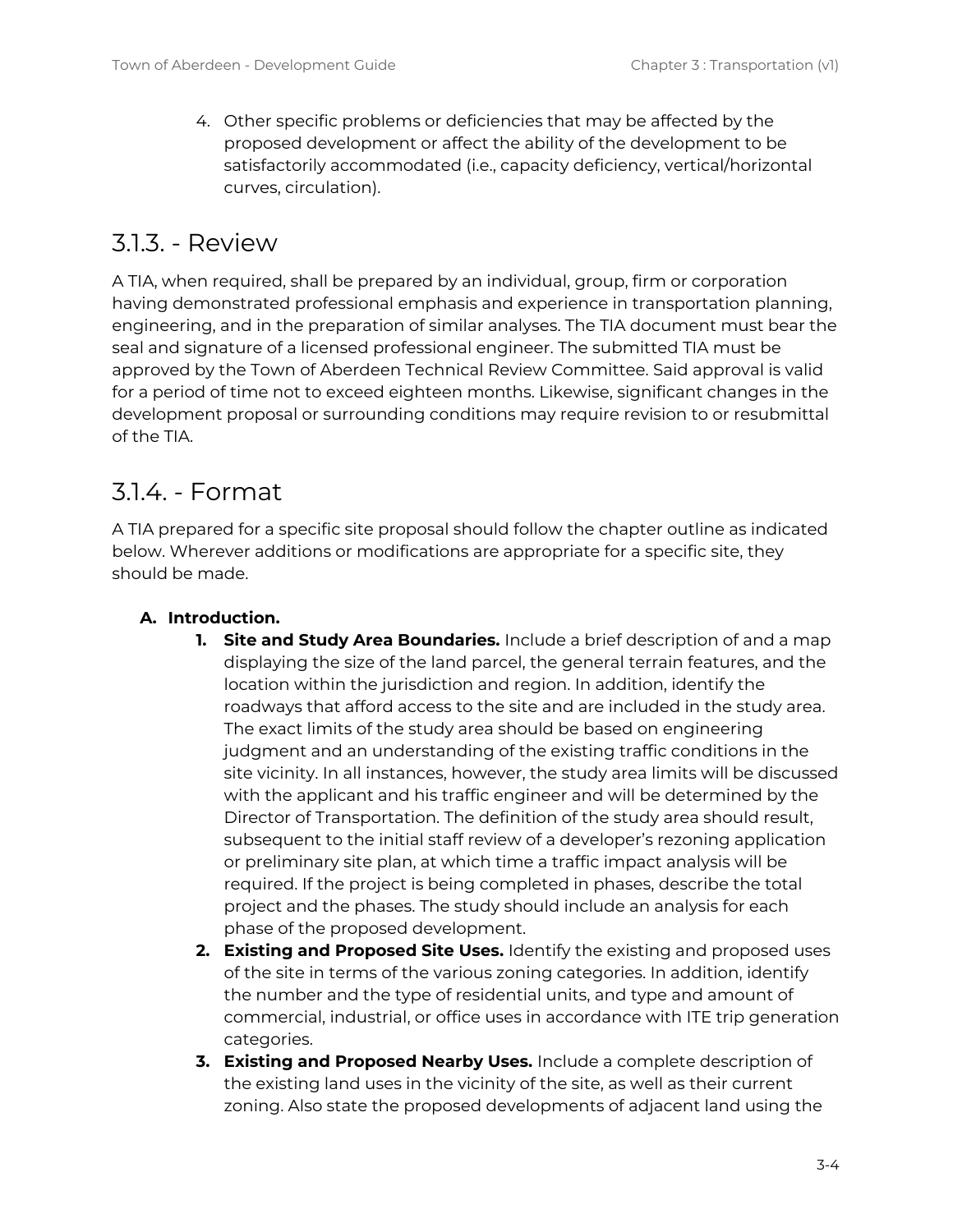city's comprehensive land use plan and any other pertinent planning documents. This is especially important where large tracts of undeveloped land are in the vicinity of the site and are within a prescribed study area.

**4. Existing and Proposed Roadways and Intersections.** Describe and provide diagrams of the existing roadways and intersections (including road geometrics, lane usage, traffic control, and intersection condition diagrams) within the study area as well as improvements contemplated by the town and state. This includes the nature of the improvement project, its extent, the implementation schedule, and the agency or funding source responsible.

#### **B. Analysis of Existing Conditions.**

- **1. Daily and Peak Hour(s) Traffic Volumes.** Present diagrams depicting daily and peak hour traffic volumes for roadways within the study area. Present turning movement and mainline volumes for the peak hour conditions (a.m., p.m., lunch, and site-generated). Present only mainline volumes to reflect daily traffic volumes. Also present the source and/or the method of computation for all traffic volumes.
- **2. Capacity Analyses at Critical Points.** Utilizing techniques as described in the current edition of The Highway Capacity Manual, assess the relative balance between roadway volumes and capacity. Analyze existing conditions (roadway geometrics and traffic signal control) for all peak hours.
- **3. Level of Service (LOS) at Critical Points.** Based on the results obtained in the previous section, determine and present levels of service (A through F). Include a description of typical operating conditions at each level of service.
- **C. Analysis of Future Conditions without Development.** Describe the anticipated traffic volumes in the future and the ability of the roadway network to accommodate this traffic without the proposed zoning or subdivision request. The future year(s) for which projections are made and associated growth factors will be specified by the Planning & Inspections Department and will depend on the timing of the proposed development.
	- **1. Future Daily and Peak Hour(s) Traffic Volumes.** Indicate clearly the method and assumptions used to forecast future traffic volumes so that the city staff can replicate these calculations.
	- **2. Capacity Analyses at Critical Locations.** Describe the ability of the existing roadway system to accommodate future traffic (without site development) for all peak hours using the current edition of the Highway Capacity Manual. (If roadway improvements or modifications are committed for implementation by the developer, present the capacity analysis for these conditions.)
	- **3. Levels of Service (LOS) at Critical Points.** Based on the results obtained in the previous section, determine the levels of service (A through F).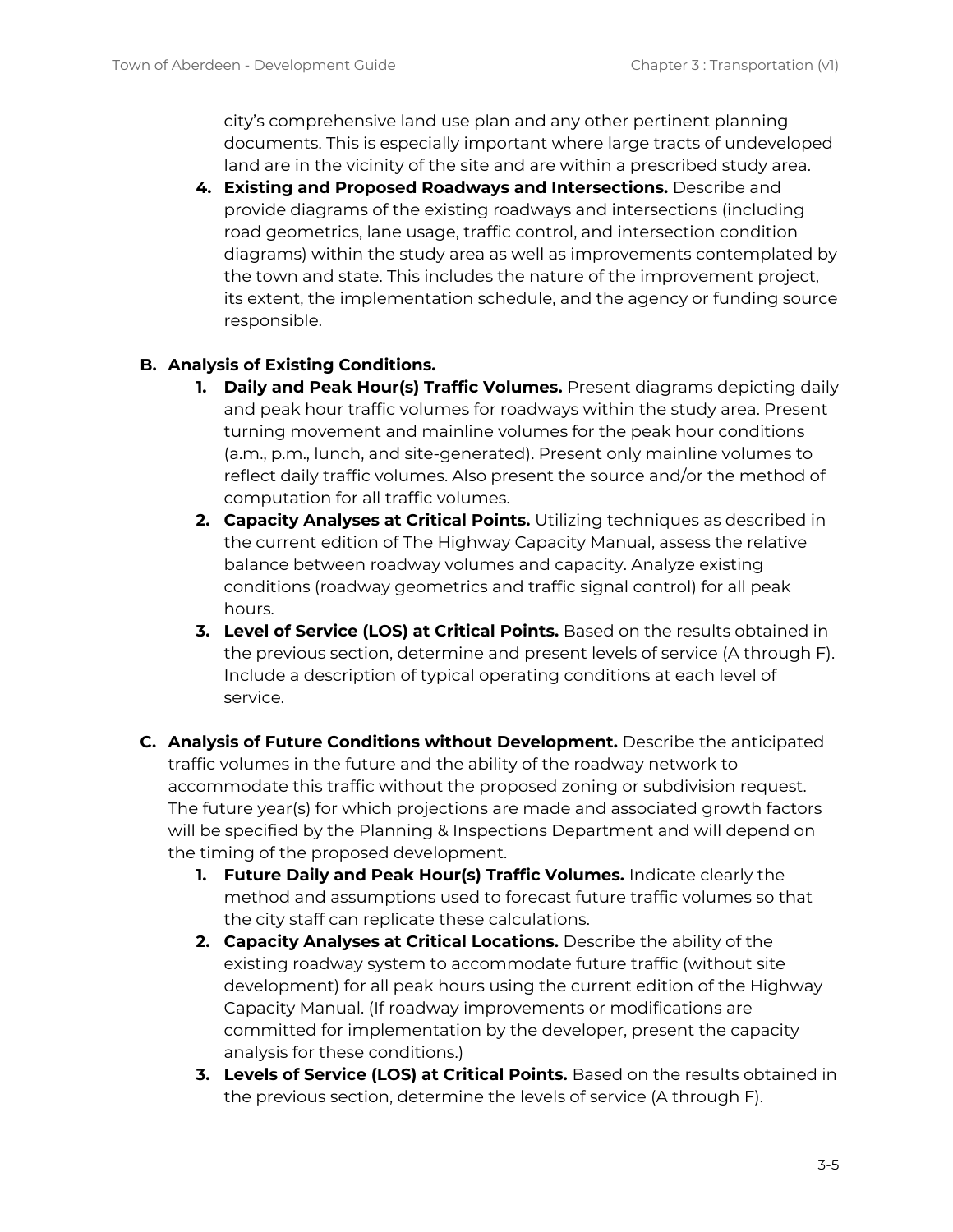- **D. Trip Generation.** Present and diagram the amount of traffic generated by the site for daily and three peak hour conditions (a.m., lunch, p.m.) Trip generation rates to be used should be those presented in the current edition of, Trip Generation, Institute of Transportation Engineers.
- **E. Trip Distribution.** Present and diagram the direction of approach for site-generated traffic for the appropriate time periods. The basic method and assumptions used must be clearly stated so that the city staff can replicate these results.
- **F. Traffic Assignment.** Describe the utilization of study area roadways by site-generated traffic. Combine the proposed traffic volumes with the anticipated traffic volumes from Section 3.1.3.C to describe and diagram mainline and turning movement volumes for future conditions with the site developed as proposed. Clearly state the basic method and assumptions used.

#### **G. Analysis of Future Conditions with Development.**

- **1. Future Daily and Peak Hour(s) Traffic Volumes.** Present and diagram mainline and turning movement volumes for the highway network in the study area, as well as driveways and internal circulation roadways for the 24-hour and peak hour periods.
- **2. Capacity Analysis at Critical Points.** Perform a capacity analysis for all peak hours for future conditions with the site developed as proposed using the current edition of the Highway Capacity Manual.
- **3. Levels of Service (LOS) at Critical Points.** As a result of the capacity analysis, compute and describe the level of service on the study area roadway system.
- **H. Recommended Improvements.** In the event the analysis indicates that unsatisfactory levels of service (LOS) will occur on study area roadways, describe the improvement proposed to remedy deficiencies. The proposals would identify committed projects by the city and state that were described in chapter 1 and reflected in the analysis contained in chapters 2 and 3.
	- **1. Proposed Recommended Improvements.** Clearly describe and diagram the location, nature, and extent of proposed improvements to ensure sufficient safety and roadway capacity. This section should make clear recommendations of installation responsibility for said improvements. Accompanying these recommendations should be a suggested time schedule for implementation of the improvements.
	- **2. Capacity Analysis at Critical Points.** Describe the anticipated results of making these improvements.
	- **3. Levels of Service (LOS) at Critical Points.** As a result of the revised capacity analysis presented in the previous section, present the levels of service for the roadway system with improvements.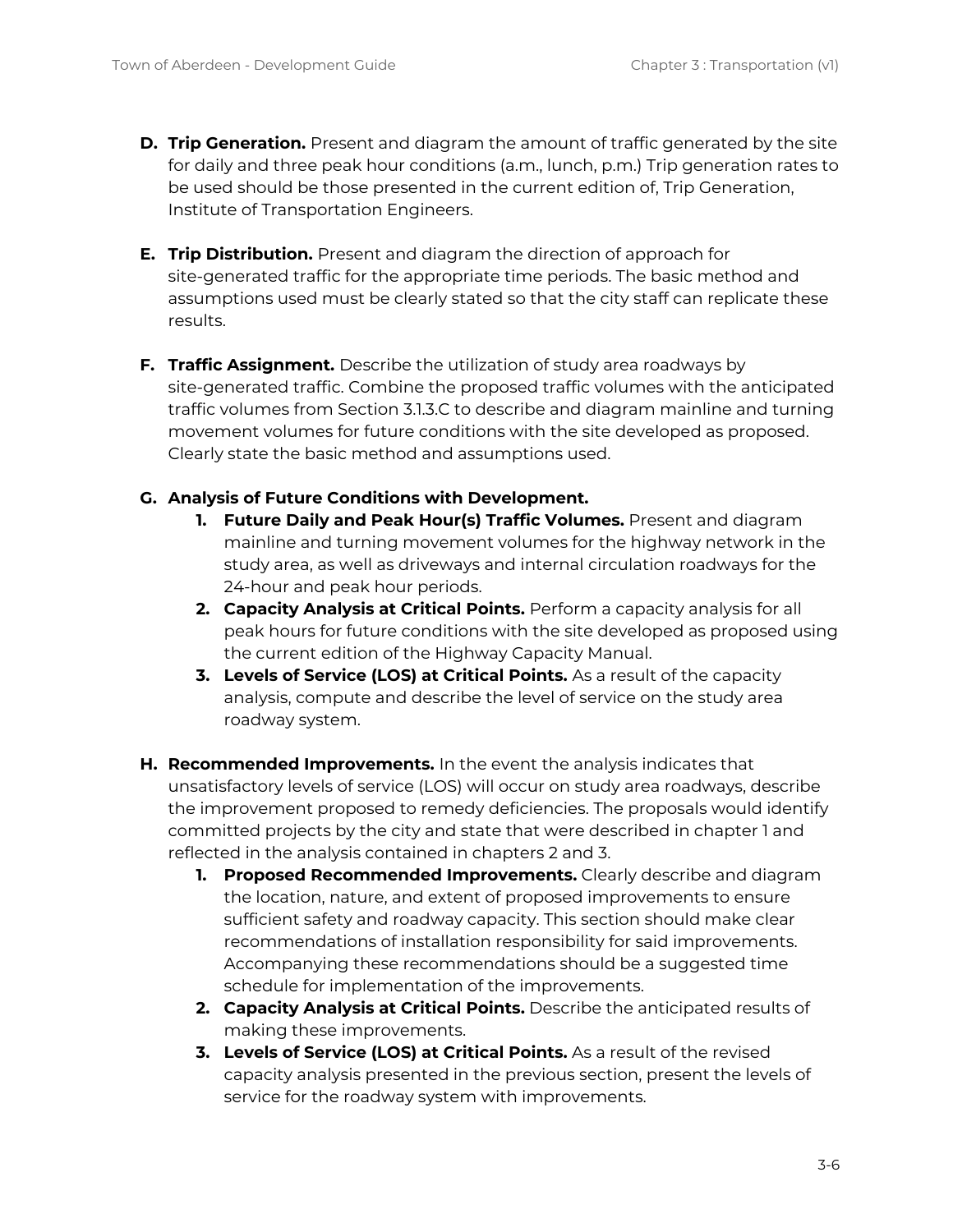**I. Conclusion.** The last chapter of the report should be a clear, concise description of the study findings. This concluding chapter should serve as an executive summary.

# <span id="page-6-0"></span>3.2. - Driveway Design Standards

### <span id="page-6-1"></span>3.2.1. - Non-residential Driveways

**A. Number.** A non-residential lot may utilize no more than two (2) driveways per frontage along a public right-of-way.

#### **B. Distance.**

- 1. A minimum of 75-feet must be maintained between non-residential driveways, as measured at the lot line.
- 2. A minimum of 100-feet must be maintained between a non-residential driveway as measured at the lote line, and an intersection of public right-of-ways, as measured at the right-of-way corner, or an extension of lot lines should there be a site triangle.
- **C. Width.** Non-residential driveways must be at least 24-feet in width, and no more than 36-feet in width, as measured at the lot line.
- **D. Flares.** All driveways shall have flared radius on both sides of the driveway, as measured at the roadway. The minimum flare shall be 25-feet in width, with a maximum flare not to exceed 35-feet in width.
- **E. Depth.** A non-residential driveway must extend on to the site, not less than 30-feet, prior to any other movement on site, to the most practicable extent possible.

### <span id="page-6-2"></span>3.2.2. - Residential Driveways

- **A. Number.** A residential lot may utilize no more than two (2) driveways per lot.
	- **1. Lots Exceeding 5-acres.** Should a lot over 5-acres front multiple public right-of-ways, a third driveway may be allowed when accessing a second public right-of-way.

#### **B. Distance.**

1. A minimum of 3-feet must be maintained between a residential driveway and the adjacent property line, as measured at the property line and right-of-way.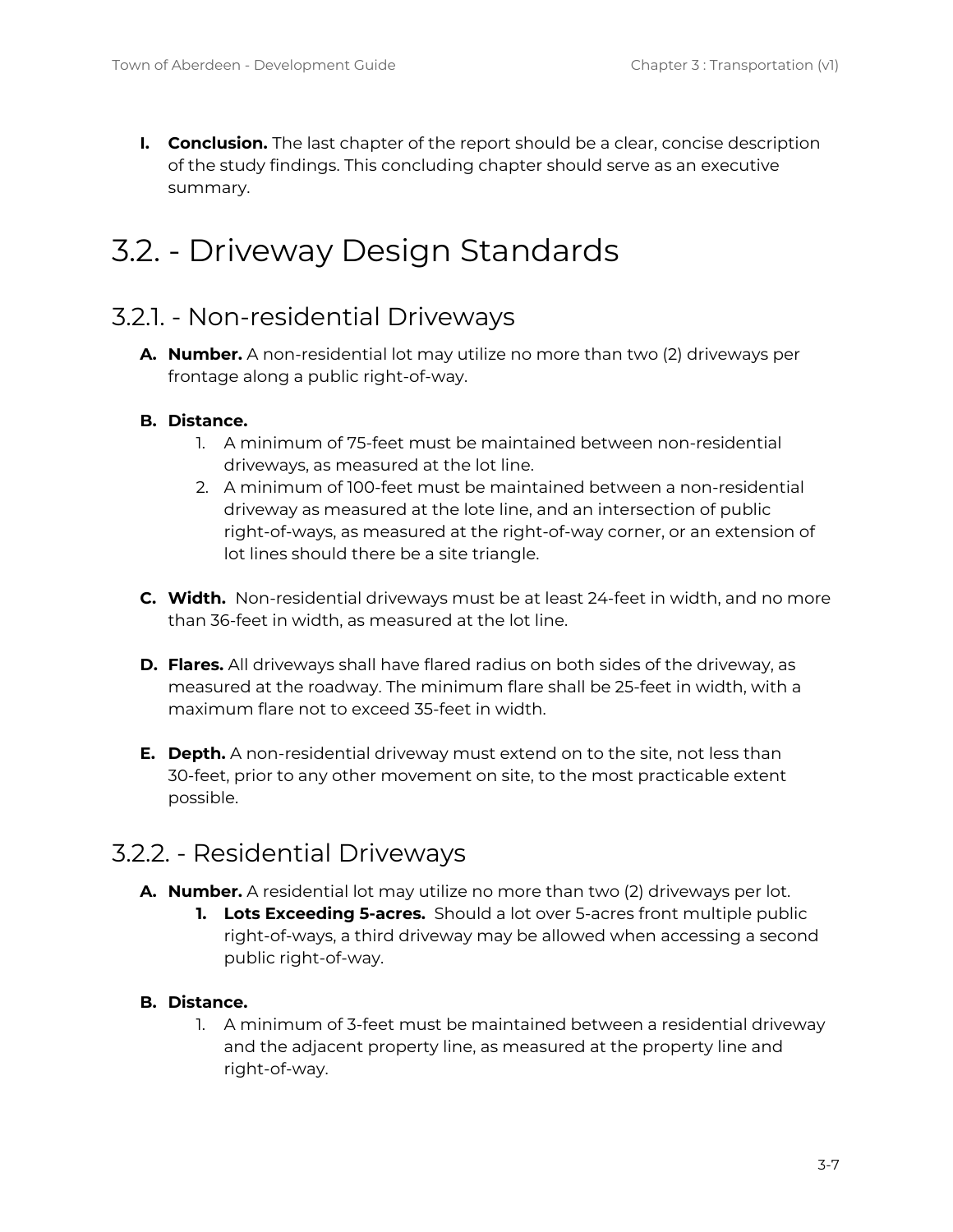- 2. A minimum of 50-feet must be maintained between a residential driveway and an intersection of public right-of-ways, to the most practicable extent possible.
- **C. Width.** Residential driveways must be at least 12-feet in width, and no more than 20-feet in width, as measured at the lot line.
- **D. Flares.** All driveways shall have flared radius on both sides of the driveway, as measured at the roadway. The flare shall be 3-feet in width.
- **E. Depth.** A residential driveway must extend on to the site so that no parked vehicle extends into the right-of-way.

# <span id="page-7-0"></span>3.3. - Separation Standards

| <b>Table 3.3: Separation Standards</b>                                                                            |              |          |                                                |                          |  |  |  |  |  |
|-------------------------------------------------------------------------------------------------------------------|--------------|----------|------------------------------------------------|--------------------------|--|--|--|--|--|
| Separation [1][2][3]                                                                                              | <b>Alley</b> | Local    | <b>Collector &amp;</b><br><b>Sub-Collector</b> | <b>Arterial</b>          |  |  |  |  |  |
| Driveway-Driveway                                                                                                 | 40-feet      | 40-feet  | $120$ -feet                                    | 400-feet                 |  |  |  |  |  |
| Driveway-Intersection                                                                                             | 25-feet      | 60-feet  | 120-feet                                       | 250-feet                 |  |  |  |  |  |
| Driveway-Residential P/L                                                                                          | 5-feet       | 5-feet   | 5-feet                                         | 5-feet                   |  |  |  |  |  |
| Driveway-Non-Residential P/L                                                                                      | 10-feet      | 10-feet  | 10-feet                                        | $10$ -feet               |  |  |  |  |  |
| Intersection-Intersection                                                                                         | N/A          | 200-feet | 200-feet                                       | 600-feet to<br>1000-feet |  |  |  |  |  |
| $\ln$ Single family dwellings and dupley dwellings on individual lots shall be exempt from the minimum separation |              |          |                                                |                          |  |  |  |  |  |

[1] : Single-family dwellings and duplex dwellings on individual lots shall be exempt from the minimum separation between driveways as shown in the table above. However, such driveways shall maintain a minimum of 5' of side clearance from residential property lines and 10' for all others.

[2] : Town streets: proposed streets which intersect opposite sides of another street (either existing or proposed) shall be laid out to intersect directly opposite each other. Intersections which cannot be aligned shall be separated by a minimum length of 200' between survey centerlines.

[3] : For state-maintained streets, reference the NCDOT Policy on Street and Driveway Access to North Carolina Highways.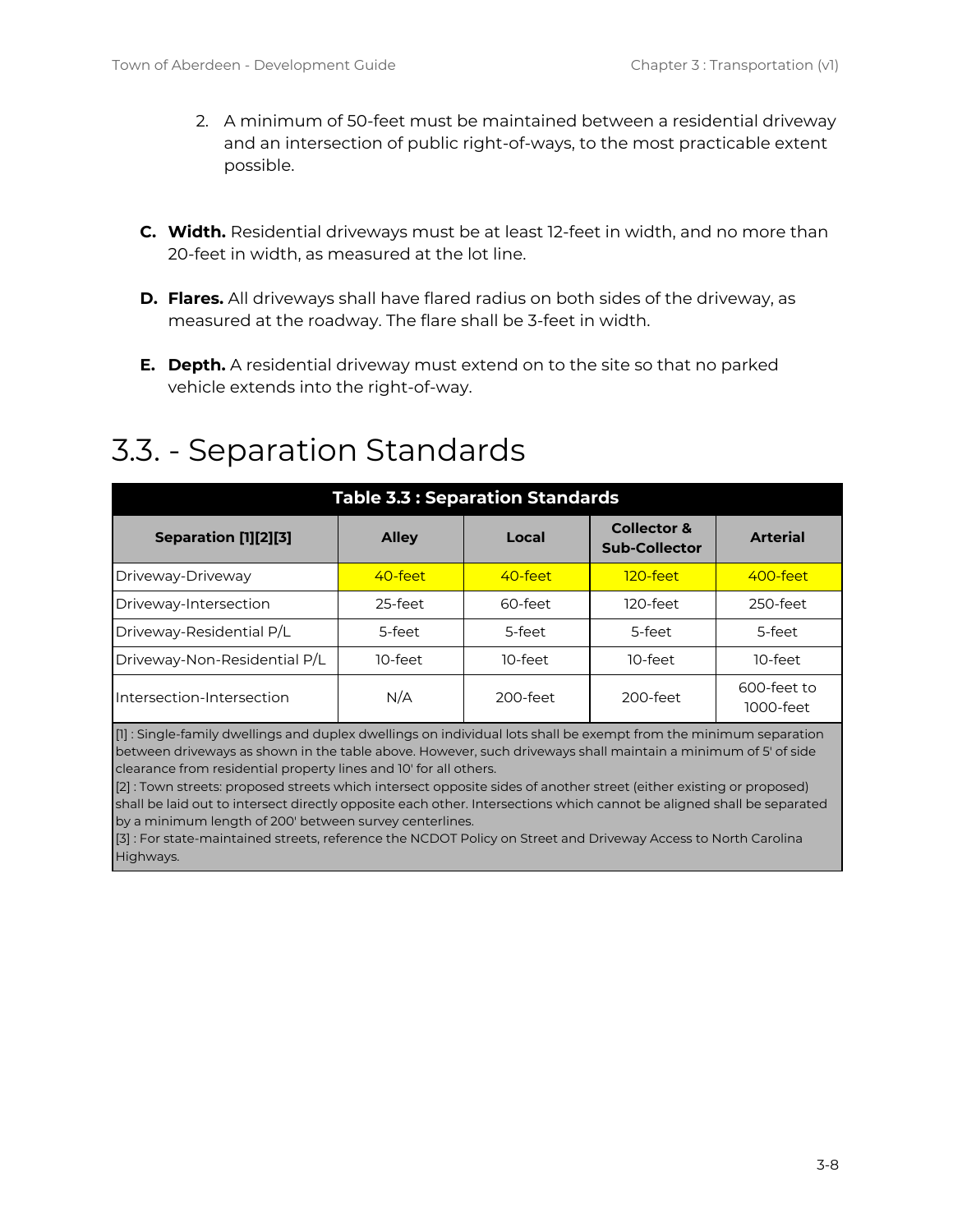# <span id="page-8-0"></span>3.4. - Street Construction Standards

### <span id="page-8-1"></span>3.4.1. - General Standards.

- A. All work and materials shall conform to the latest edition of the NCDOT Standard Specifications for Roads and Structures unless otherwise specified in this manual.
- B. Depending on the proposed construction activities, a bond may be required for possible damages to Aberdeen streets and, shall be in an amount established by Town of Aberdeen.
- C. The contractor shall maintain two-way traffic at all times when working within existing streets in accordance with the latest edition Manual for Uniform Traffic Control Devices (MUTCD) and NCDOT.
- D. Street cuts and sidewalks should be completely repaired in an expedient manner. Unless otherwise noted in construction documents, cuts must be filled per Standard Details, with flowable fill or suitable material (asphalt, concrete or approved equal) to within 1.5" of finished grade within 3 days of initial work. Finished roadway surfaces, sidewalks and curbs must be restored within 30 days of initial work.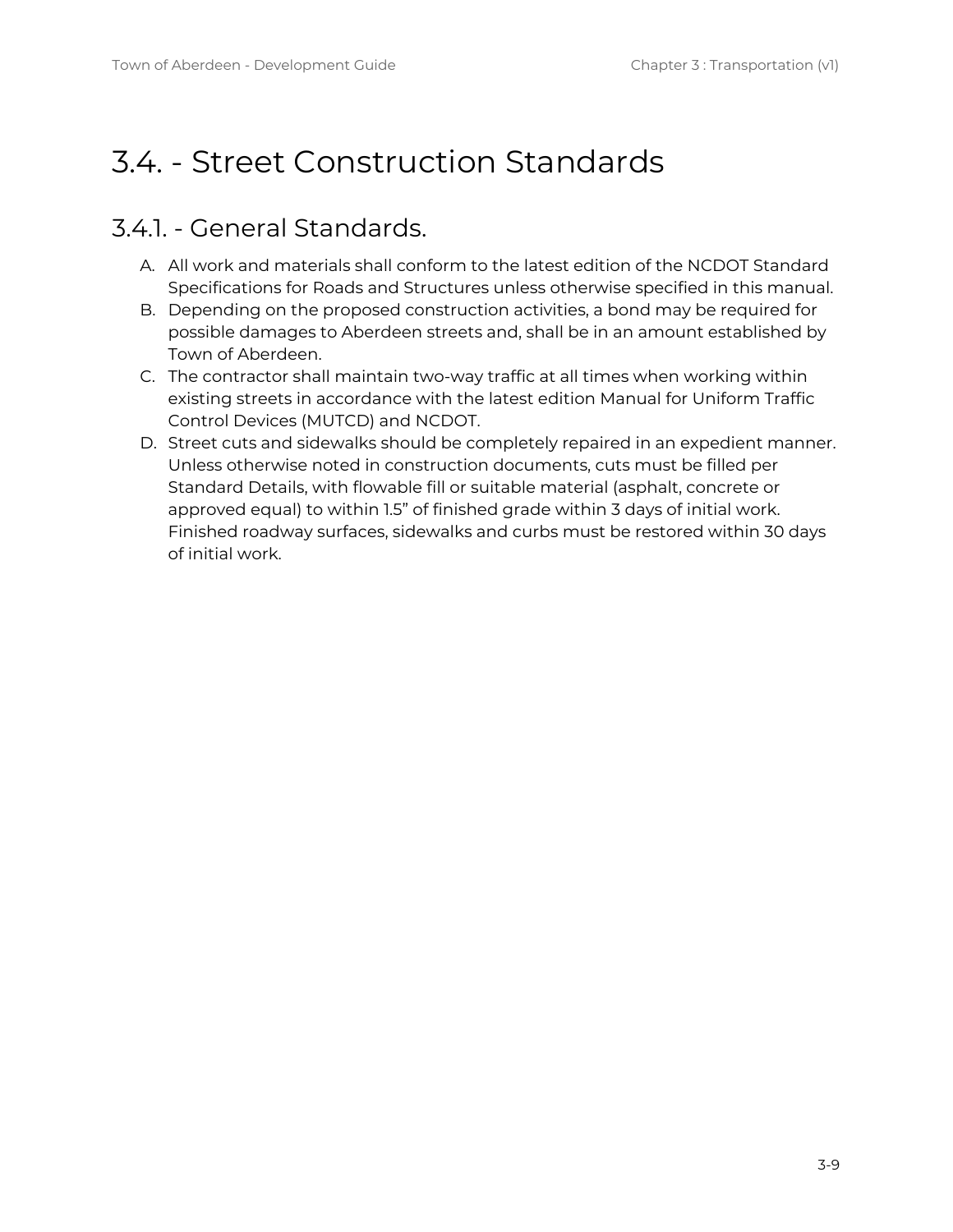| <b>Table 3.4.1: Street Construction Standards</b>        |                                         |              |                                         |                                                |                                 |  |  |  |
|----------------------------------------------------------|-----------------------------------------|--------------|-----------------------------------------|------------------------------------------------|---------------------------------|--|--|--|
|                                                          | <b>Street Type</b>                      | <b>Alley</b> | Local                                   | <b>Collector &amp;</b><br><b>Sub-Collector</b> | <b>Arterial</b>                 |  |  |  |
| <b>Average Daily Traffic (ADT)</b>                       |                                         | $100 - 250$  | 250 - 1000                              | 3000 (Major)                                   | 5000 (Major)                    |  |  |  |
|                                                          |                                         |              |                                         | 1000 (Minor)                                   | 3000 (Minor)                    |  |  |  |
|                                                          | Min.                                    |              | 1%                                      | 1%                                             |                                 |  |  |  |
|                                                          | Max. (Level/Rolling)                    | 10 %         | 10 %                                    | 8%                                             |                                 |  |  |  |
|                                                          | Max. (Hilly)                            | 10 %         | 10 %                                    | 10 %                                           |                                 |  |  |  |
| Longitudinal<br><b>Grade</b>                             | Intersection (Stop/Yield)               | 5 %          | 2 %                                     | 2%                                             | See Arterial<br>Plan            |  |  |  |
|                                                          | Intersection (Thru<br>Movement)         | 5%           | 5 %                                     | 5 %                                            |                                 |  |  |  |
|                                                          | Intersection (within<br>100'            | 5%           | 5 %                                     | 5 %                                            |                                 |  |  |  |
| <b>Max. Horizontal Centerline Curve</b><br><b>Radius</b> |                                         |              | 150-feet                                | $230$ -feet                                    | See Arterial<br>Plan            |  |  |  |
| <b>Street Intersection Radius [3]</b>                    |                                         | 20-feet      | 30-feet                                 |                                                | See Arterial<br>Plan            |  |  |  |
| <b>Design</b>                                            | Min.                                    | 15 mph       | 25 mph                                  | 25 mph                                         | See Arterial                    |  |  |  |
| <b>Speed</b>                                             | Max.                                    | 15 mph       | 25 mph                                  | 30 mph                                         | Plan                            |  |  |  |
| <b>Design</b>                                            | Residential                             |              |                                         | BUS-45 & SU-30                                 | <b>WB-62</b>                    |  |  |  |
| <b>Vehicle</b>                                           | Non-Residential                         | <b>SU-30</b> | <b>SU-30</b>                            | <b>WB-62 -OR-</b><br><b>WB-40</b>              |                                 |  |  |  |
|                                                          | Surface Course (S9.5B)                  | 1.5-inch     | 1-inch to<br>1.5-inch lift              | 2-inch to 1-inch<br>lift                       | See Aberdeen                    |  |  |  |
| <b>Pavement</b><br><b>Schedule</b><br>$[1][2]$           | Intermediate Course<br>(119.0B)         | 3-inch       | 3-inch                                  | 3-inch                                         | <b>Street Design</b><br>& NCDOT |  |  |  |
|                                                          | <b>Base Course</b><br>(Residential)     | 6-inch       | 6-inch                                  | 8-inch                                         | Roadway<br>Design               |  |  |  |
|                                                          | <b>Base Course</b><br>(Non-Residential) | N/A          | 10-inch ABC -OR-5-inch<br><b>B25.0C</b> |                                                | Standards                       |  |  |  |

[1] : Non-residential street pavement design shall be evaluated on a case-by-case basis.

[2] : Prior to substituting B25.0C, approval shall be obtained from the Public Works Director.

[3] : Radius measured from edge of pavement.

# <span id="page-9-0"></span>3.4.2. - Trench Backfill Standards

A. All backfill shall be non-plastic in nature, free from roots, vegetative matter, waste, construction material or other objectionable material. Materials deemed by the Inspector as unsuitable for backfill purposes shall be removed and replaced with select backfill material.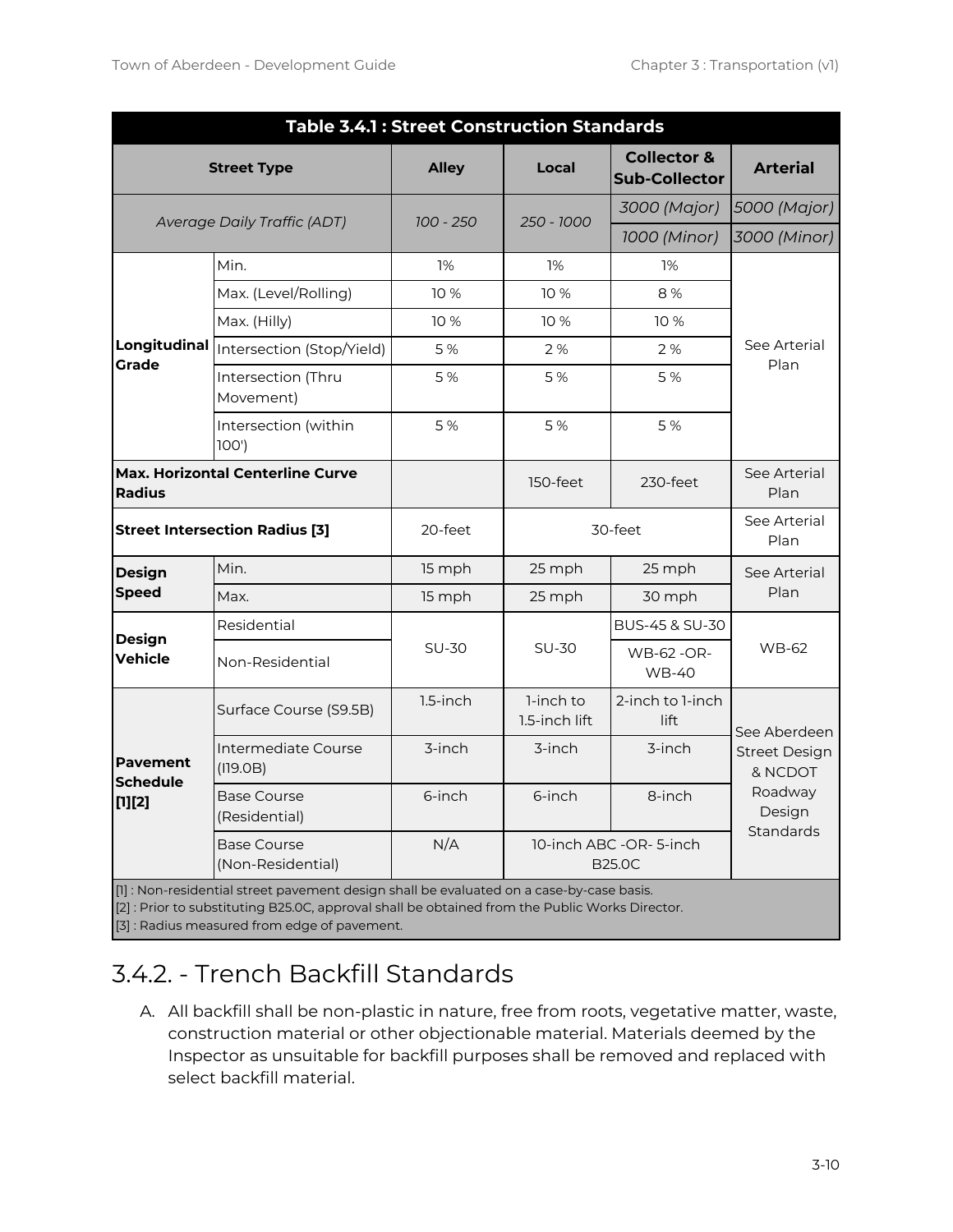- B. All trenches in the street right-of-way shall be backfilled immediately after the pipe is laid. No more trench shall be opened in advance of pipe laying than is necessary to expedite the work. One block or 200' (whichever is less) shall be the maximum length of open trench on any line under construction. All fill shall be placed and compacted in 6" layers.
- C. All trench backfills, subgrade, and embankment fill, and ABC shall require density tests be performed at a frequency as referenced in each respective section of NCDOT Specifications. Test reports shall be conveyed to Aberdeen on a weekly basis.

# <span id="page-10-0"></span>3.4.3. - Subgrade Standards

- A. All subgrade shall be compacted to a depth of 8" below the finished surface to a 100% density in accordance with AASHTO T 99 as modified by NCDOT. All embankment shall be compacted to 95% density in accordance with AASHTO T 99 as modified by NCDOT for depths greater than 8".
- B. All manholes, junction boxes, water valve boxes and other appurtenances shall be covered at subgrade level with a steel plate until the first lift of surface course asphalt is placed. At that time, the utility may be raised to the finished grade.
- C. A tolerance for grading the subgrade shall be  $+/- ½$ " from the established grade will be permitted after the subgrade has been graded to a uniform surface. A tolerance of +/- ¼" will be permitted under concrete pavement mainline lanes. Perform the grading operation such that the maximum difference between the established grade and the graded subgrade within any 100' section is  $\frac{1}{2}$ " for normal subgrade and 1/4" for subgrade for concrete pavement.

## <span id="page-10-1"></span>3.4.4. - Proof Roll

- A.  $\,$  A proof roll shall be required prior to placing curb and gutter  $^{(2)}$ , ABC and asphalt. Equipment<sup>(3)</sup> to be used for the proof rolls includes a loaded tandem dump truck or a loaded water truck. and the contractor shall have a QMS Roadway Technician on-site to witness and also the Director of Public Works.
	- 1. Proof rolls will not be performed on frozen subgrades and inclement weather will void any proof roll if the associated work has not been completed.
	- 2. A motor grader may be used in some circumstances for a proof roll on curb and gutter only. Prior approval by the Director of Public Works is required for use of a motor grader and the contractor shall have a QMS Roadway Technician on-site to witness. Weights for the equipment listed below shall be verified by a weight ticket from a certified set of scales.
	- 3. Weight requirements for equipment:
		- a. Motor Grader. 30,000 lbs
		- b. Water Truck. 30,000 lbs
		- c. Tandem Truck. 45,000 lbs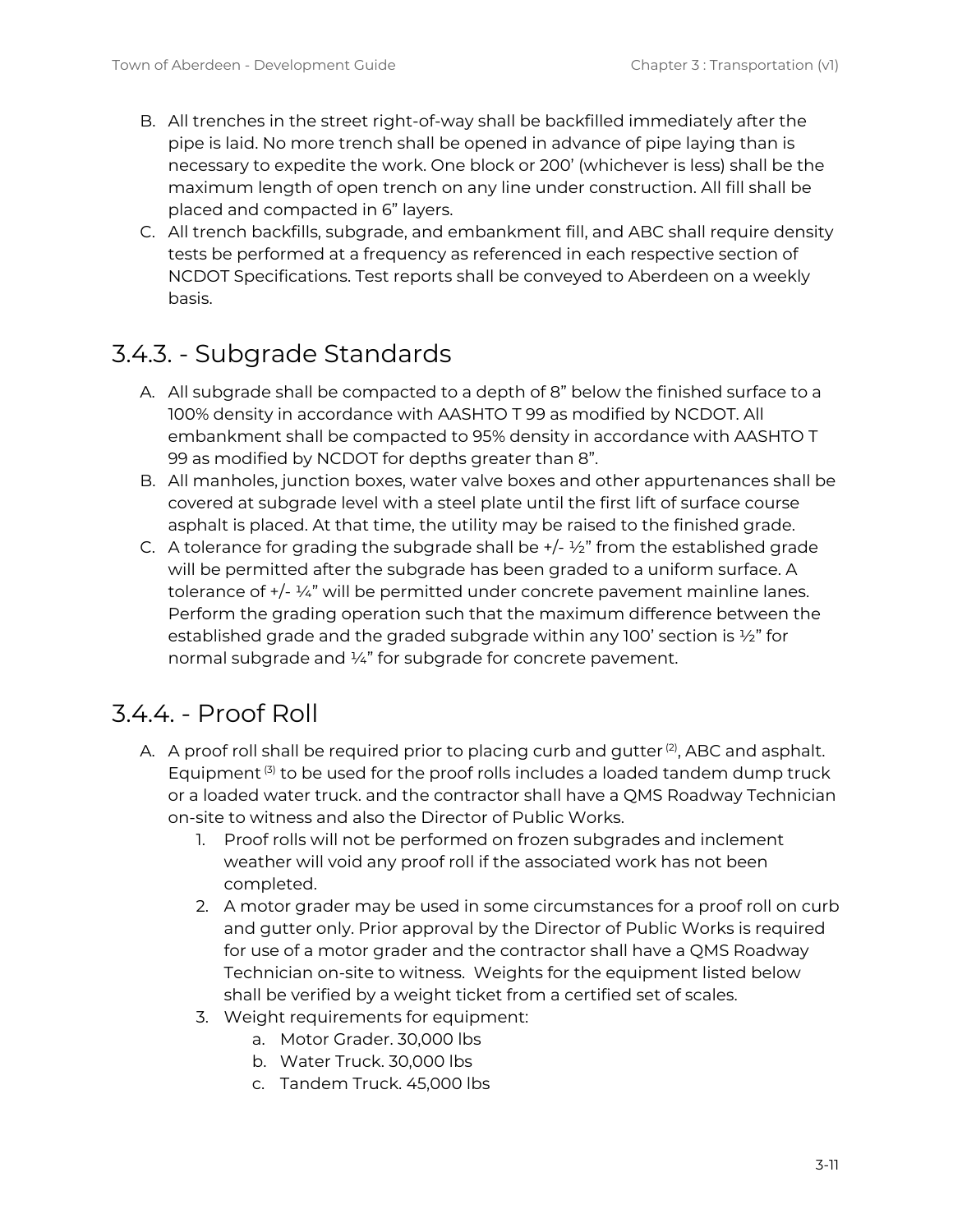# <span id="page-11-0"></span>3.4.5. - Other Standards

- A. Concrete or asphalt shall not be placed in inclement weather. The contractor shall protect freshly placed concrete or asphalt in accordance with Section 420 (Concrete Structures), (Asphalt Pavements), (Concrete Pavements and Shoulders) of NCDOT Standard Specifications. Prior to any concrete being placed, a pre-pour meeting shall be required. Schedule the pre-pour meeting with the inspector.
- B. All concrete used for streets, curb and gutter, sidewalks, and drainage structures, etc. shall be approved NCDOT mixes, unless otherwise directed by the Engineer or project special provisions. Concrete testing shall follow requirements and frequency set forth by NCDOT and ACI.
- C. The concrete temperature at the time of placement shall be between 50°F and 95°F except where other temperatures are required by NCDOT Specifications, Section 420. Do not place concrete without permission when the air temperature measured at the location of the concrete operation in the shade away from artificial heat is below 35°F. When such permission is granted, uniformly heat the aggregates and/or water to a temperature not higher than 150°F. Heated concrete shall be between 55°F and 80°F at the time of placement.
- D. All excess concrete on the front edge (lip) of gutter shall be removed when curb and gutter is poured with a machine.
- E. Straight forms shall not be used for forming curb and gutter in curves.
- F. Contraction joints, expansion joints and joint sealer shall follow NCDOT Specifications and Aberdeen Standard Details.
- G. All concrete shall be cured with curing compound. Use white pigmented curing compound which meets ASTM C 309, as required by NCDOT Section 825 and Section 1026, applied at a uniform rate per manufacturer's instructions. Apply the membrane curing compound after the surface finishing is complete and immediately after the free surface moisture disappears, but at no point, more than 24 hrs of after placement of the concrete.
- H. All curb and gutter shall be backfilled with soil approved by the Director of Public Works, within 7 days after construction, but not before 3 curing days has elapsed. Do not place ABC or pavement adjacent to the curb before the 3 curing days has elapsed.
- I. Prior to any asphalt being placed, a pre-pave meeting shall be required. Schedule the pre-pave meeting with the inspector.
- J. Asphalt shall not be placed unless the minimum temperatures are met in NCDOT Specifications, Section 610. Do not place surface course material that is to be the final layer of pavement between December 15 and March 16 of the next year if it is 1" or greater in thickness, or between November 15 and April 1 of the next year if it is less than 1" in thickness, unless otherwise approved. Do not place plant mix base course that will not be covered with surface or intermediate course during the same calendar year or within 15 days of placement if the plant mix is placed in January or February.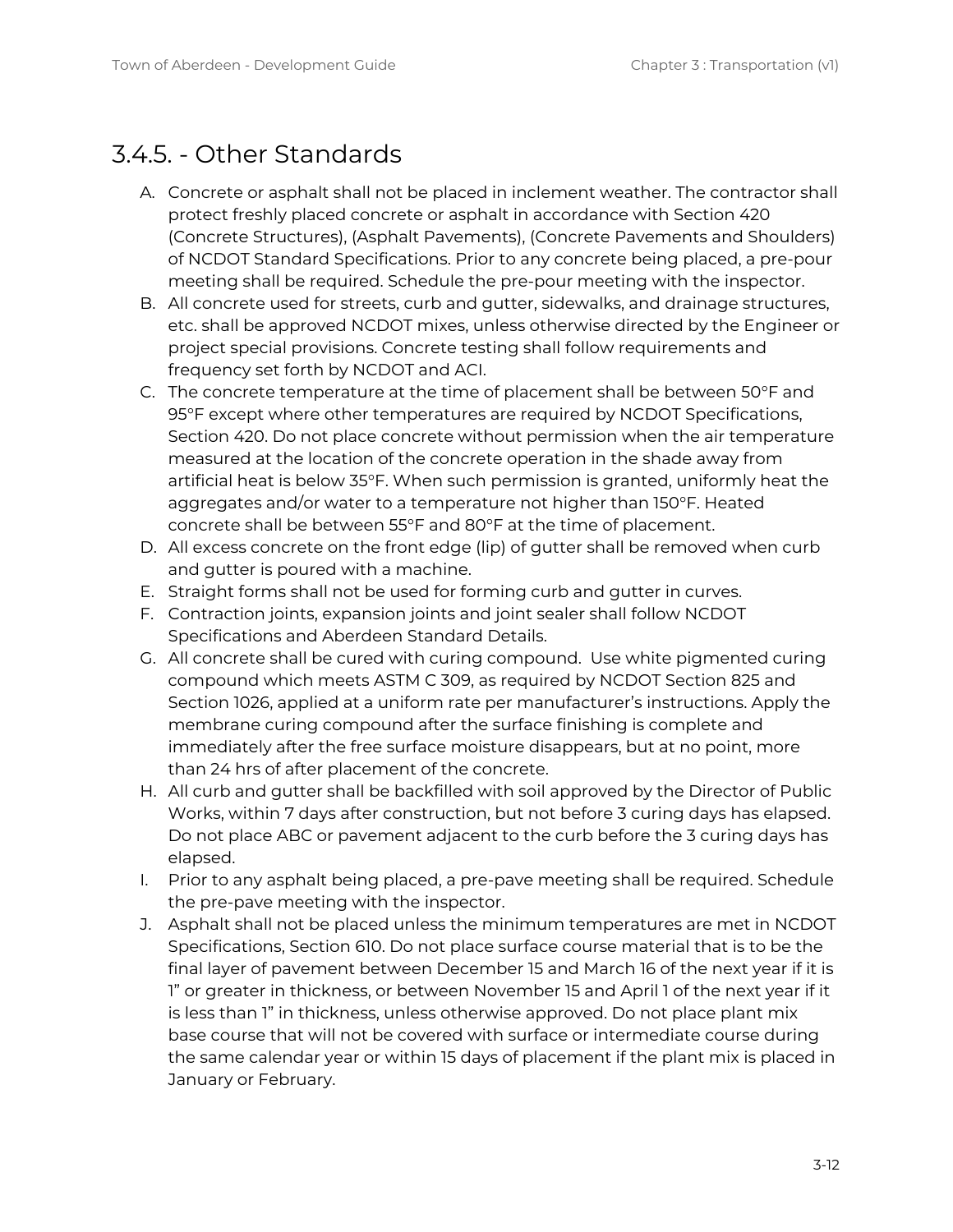- K. Drainage shall be maintained on the streets between the first lift of RI 19.0B and the second lift of S9.5B when the street is accepted. Use Town of Aberdeen Standard Details to accommodate drainage in low areas.
- L. Surfaces shall be tacked when asphalt is being placed over existing asphalt streets or adjoining concrete, storm drain and sanitary sewer structures. In the event more than 1 lift of asphalt is placed in a single day, tack is still required between lifts.
- M. All asphalt cuts shall be made with a saw when preparing street surfaces for patching or widening strips. Milling is an acceptable alternative to saw cuts when applicable.
- N. Paper joints shall be used to seal the ends of an asphalt pour so that future extensions can be made without causing rough joints.
- O. When placing asphalt against existing surfaces, a straight edge shall be used to provide a smooth and consistent transition between the two surfaces at that location.
- P. Dead-end streets without cul-de-sacs shall be required to install object signs designating the dead-end.

# <span id="page-12-0"></span>3.4.6. - Fire Apparatus Requirements

- A. Fire apparatus access road shall be capable of supporting the imposed load of fire apparatus weighing at least 75,000 lbs in any weather condition, including during development construction. Furthermore, the access road minimum unobstructed width shall be 20', exclusive of shoulders, with a 13'-6" unobstructed vertical height (IFC Section 503.2.1) and shall not exceed a 10% grade. In the event a fire hydrant is located on the access road, the minimum width of the road shall be 26', exclusive of shoulders (IFC Appendix D). Grades steeper than 10% as approved by the fire chief. See Appendix A for dead-end access road turnarounds.
- B. During phasing of residential developments temporary turnarounds are required for fire apparatus access. The temporary turnaround is required for streets 150' + from the intersecting street without a designed cul-de-sac.
- C. All permanent striping shall conform to NCDOT Specifications, and MUTCD standards and specifications. Temporary striping may be paint and conform to NCDOT specifications for the duration of time in which the striping can be installed prior to installing the permanent striping.
- D. Traffic Calming Devices shall be prohibited unless approved by the fire code official (2018 NC Fire Code 5.3.4.1)

## <span id="page-12-1"></span>3.4.7. - Intersections

#### **A. Maximum Street Grade at Intersections.**

**1. Stop or Yield.** Vertical alignment is 2% maximum through the crosswalk areas (marked or unmarked). Outside of the crosswalk areas, the vertical alignment is 5% maximum within 100' of an intersection.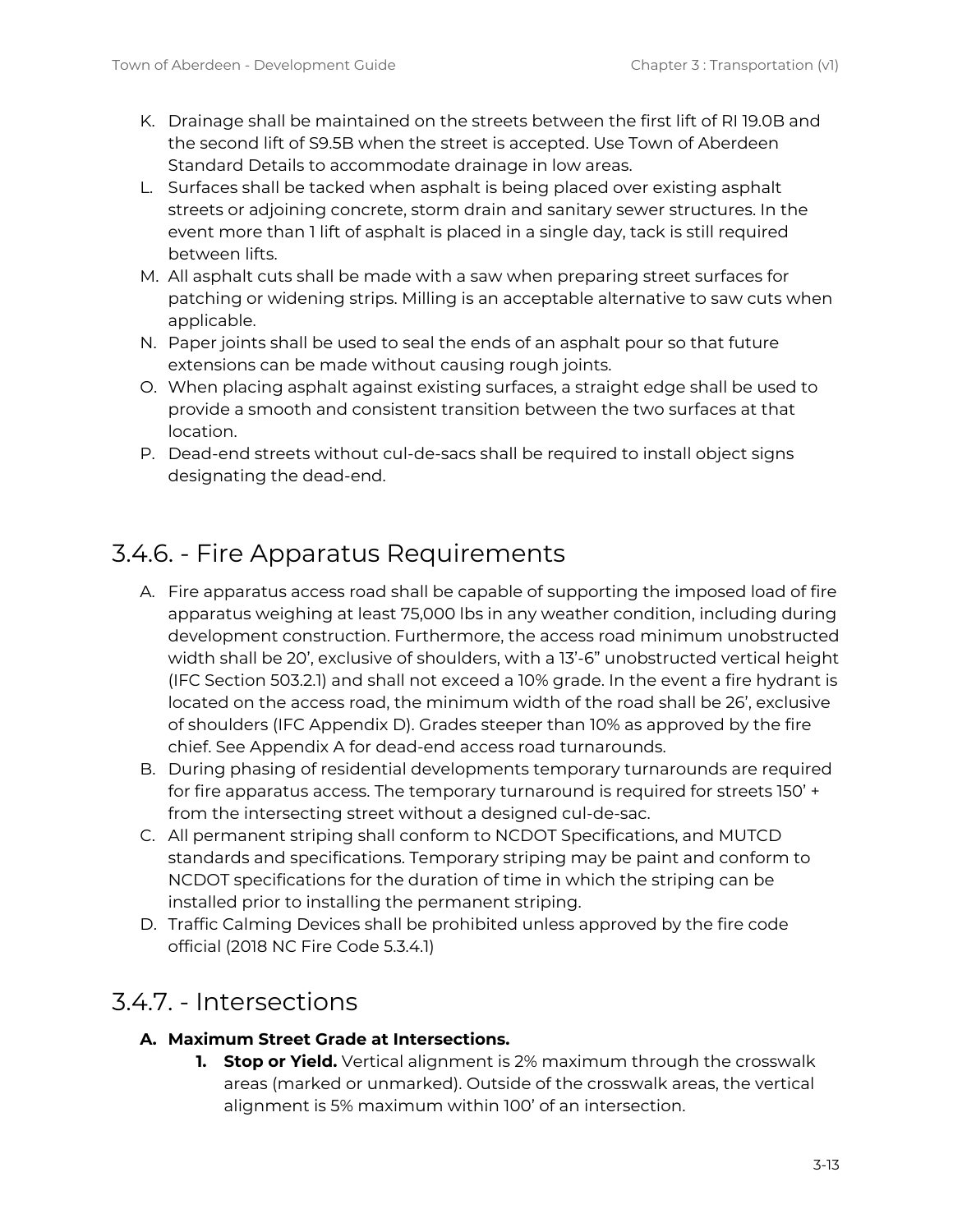- **2. Through Movement**. Vertical alignment is 5% maximum through the crosswalk areas. Where feasible, it is recommended that the vertical alignment for a through movement street also be set at 2% maximum through the crosswalk areas (marked or unmarked).
- **3. Angle.** Insofar as practical, streets shall intersect at an angle of 90° for a minimum of 50' from the roadway intersection. In no case shall the angle be less than 75°. Intersections having more than 4 corners shall be prohibited. Proposed streets which intersect opposite sides of another street (either existing or proposed) shall be laid out to intersect directly opposite each other.
- **4. Roundabout.** A roundabout may be constructed at any intersection location where it may be desired in order to enhance intersection capacity, reduce vehicle speeds along a corridor, or enhance intersection aesthetics. Roundabouts shall be designed in accordance with the criteria set forth in Roundabouts: An Informational Guide (Federal Highway Administration Publication No. FHWA-RD-00-067). Care should be taken in order to ensure roundabouts are not located in close proximity to adjacent stop or signal controlled intersections where long queues may back up into the roundabout



#### **Diagram 2B.1 - Intersection Grades**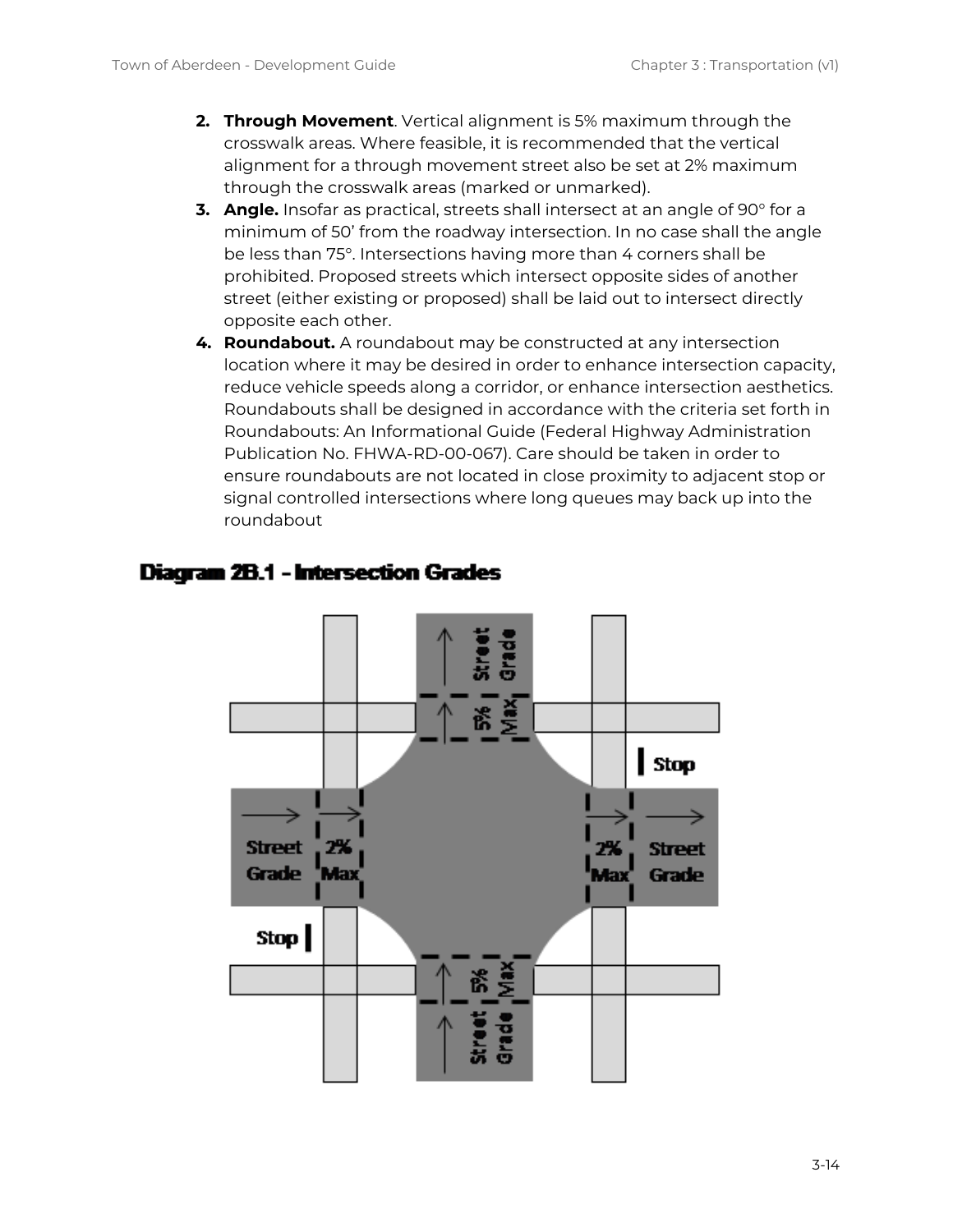# <span id="page-14-0"></span>3.5. - Sight Distances

## <span id="page-14-1"></span>3.5.1. - Intersection Sight Distance

- A. Minimum sight triangles will be provided at each intersection corner.
- B. Sight triangles shall contain no fence, structure, earth bank, hedge, planting, wall or other obstruction between a height greater than 2' above the property line grade as established by the Director of Public Works. The following are exempted from this provision:
	- 1. Public utility poles.
	- 2. Trees trimmed (to the trunk) to a height at least 9' above the level of the intersection.
	- 3. Other plant species of open growth habit that are not planted in the form of a hedge and which are so planted and trimmed as to leave in all seasons a clear and unobstructed cross-view.
	- 4. A supporting member or appurtenance to a permanent building lawfully existing on the effective date of this ordinance.
	- 5. Official warning signs or signals.
	- 6. Signs which conform to the Sign Ordinance (Town of Aberdeen UDO) mounted 10' or more above the ground with supports that do not encroach on the clear-vision area.

| Table 3.5.2 : Min. Sight Distance (Feet) |     |                 |     |             |                   |       |       |  |  |
|------------------------------------------|-----|-----------------|-----|-------------|-------------------|-------|-------|--|--|
| <b>Vehicle Speed</b>                     |     | <b>Upgrades</b> |     | <b>Flat</b> | <b>Downgrades</b> |       |       |  |  |
| (mph)                                    | 9%  | 6%              | 3%  | O%          | $-3%$             | $-6%$ | $-9%$ |  |  |
| 25                                       | 140 | 145             | 150 | 155         | 160               | 165   | 175   |  |  |
| 30                                       | 180 | 185             | 200 | 200         | 205               | 215   | 230   |  |  |
| 35                                       | 225 | 230             | 240 | 250         | 260               | 275   | 3     |  |  |
| 40                                       | 270 | 280             | 290 | 305         | 315               | 335   | 355   |  |  |
| 45                                       | 320 | 330             | 345 | 360         | 380               | 400   | 430   |  |  |
| 50                                       | 375 | 390             | 405 | 425         | 450               | 475   | 510   |  |  |

# <span id="page-14-2"></span>3.5.2. - Minimum Stopping Sight Distance

## <span id="page-14-3"></span>3.5.3. - Intersection Sight Distance

A. Minimum sight triangles will be provided at each intersection corner.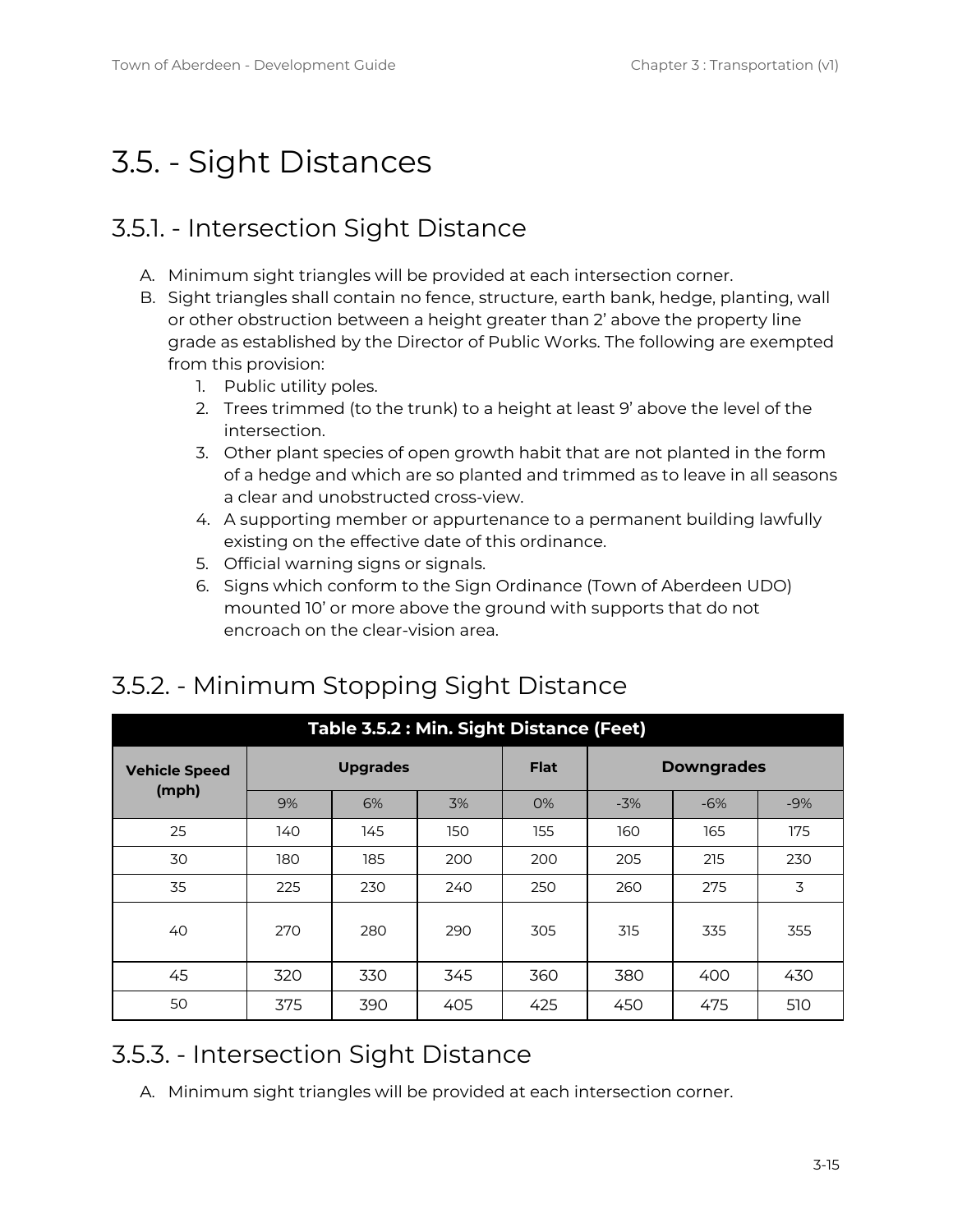- B. Sight triangles shall contain no fence, structure, earth bank, hedge, planting, wall or other obstruction between a height greater than 2' above the property line grade as established by the Director of Public Works. The following are exempted from this provision:
	- 1. Public utility poles.
	- 2. Trees trimmed (to the trunk) to a height at least 9' above the level of the intersection.
	- 3. Other plant species of open growth habit that are not planted in the form of a hedge and which are so planted and trimmed as to leave in all seasons a clear and unobstructed cross-view.
	- 4. A supporting member or appurtenance to a permanent building lawfully existing on the effective date of this ordinance.
	- 5. Official warning signs or signals.
	- 6. Signs which conform to the Sign Ordinance (Town of Aberdeen UDO) mounted 10' or more above the ground with supports that do not encroach on the clear-vision area.

| rable 3.5.3 . Design intersection signt Distance (Feet) |                       |                                                       |        |  |  |  |  |
|---------------------------------------------------------|-----------------------|-------------------------------------------------------|--------|--|--|--|--|
| <b>Design Speed (mph)</b>                               | <b>Stopping Sight</b> | <b>Intersection Sight Distance for Passenger Cars</b> |        |  |  |  |  |
|                                                         | <b>Distance</b>       | Calculated                                            | Design |  |  |  |  |
| 15                                                      | 80                    | 165.4                                                 | 170.0  |  |  |  |  |
| 20                                                      | 110                   | 220.5                                                 | 225.0  |  |  |  |  |
| 25                                                      | 155                   | 275.6                                                 | 280.0  |  |  |  |  |
| 30                                                      | 200                   | 330.8                                                 | 335.0  |  |  |  |  |
| 35                                                      | 250                   | 385.9                                                 | 390.0  |  |  |  |  |
| 40                                                      | 304                   | 441.0                                                 | 445.0  |  |  |  |  |
| 45                                                      | 360                   | 496.1                                                 | 500.0  |  |  |  |  |
| 50                                                      | 425                   | 551.3                                                 | 555.0  |  |  |  |  |

### **Table 3.5.3 : Design Intersection Sight Distance (Feet)**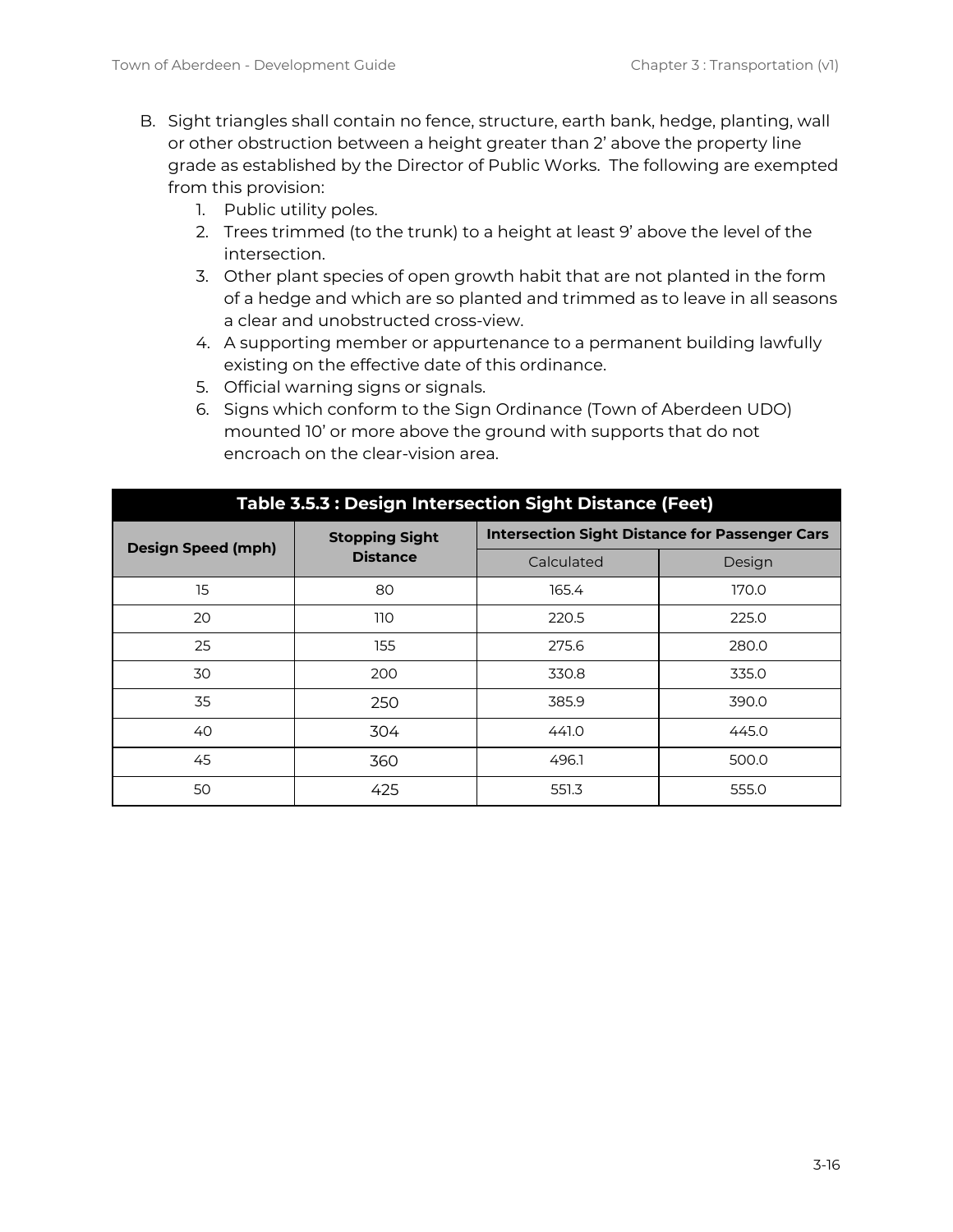# <span id="page-16-0"></span>3.5.4. - Greenway Sight Distance

Per the AASHTO Guide for the Development of Bicycle Facilities, the following chart shall be used.

| Table 3.5.4 : Greenway Intersection Sight Distance (Feet) |                                                                          |    |      |    |     |     |     |     |     |     |     |     |     |            |      |
|-----------------------------------------------------------|--------------------------------------------------------------------------|----|------|----|-----|-----|-----|-----|-----|-----|-----|-----|-----|------------|------|
| A                                                         | Min. Length of Crest Vertical Curve (L) Based on Stopping Sight Distance |    |      |    |     |     |     |     |     |     |     |     |     |            |      |
| %                                                         | 20                                                                       | 40 | 60   | 80 | 100 | 120 | 140 | 160 | 180 | 200 | 220 | 240 | 260 | 280        | 300  |
| $\overline{2}$                                            |                                                                          |    |      |    |     |     |     |     |     |     |     | 30  | 70  | <b>110</b> | 150  |
| 3                                                         |                                                                          |    |      |    |     |     |     | 20  | 60  | 110 | 140 | 180 | 220 | 260        | 300  |
| 4                                                         |                                                                          |    |      |    |     | 15  | 55  | 95  | 135 | 175 | 215 | 256 | 300 | 348        | 400  |
| 5                                                         |                                                                          |    |      |    | 20  | 60  | 100 | 140 | 180 | 222 | 269 | 320 | 376 | 436        | 500  |
| 6                                                         |                                                                          |    |      | 10 | 50  | 90  | 130 | 171 | 216 | 267 | 323 | 384 | 451 | 523        | 600  |
| 7                                                         |                                                                          |    |      | 31 | 71  | 111 | 152 | 199 | 252 | 311 | 376 | 448 | 526 | 610        | 700  |
| 8                                                         |                                                                          |    | 8.0  | 48 | 88  | 128 | 174 | 228 | 288 | 356 | 430 | 512 | 601 | 697        | 800  |
| 9                                                         |                                                                          |    | 20.0 | 60 | 100 | 144 | 196 | 256 | 324 | 400 | 484 | 576 | 676 | 784        | 900  |
| 10                                                        |                                                                          |    | 30   | 70 | 111 | 160 | 218 | 284 | 360 | 444 | 539 | 640 | 751 | 871        | 1000 |
| 11                                                        |                                                                          |    | 38   | 78 | 122 | 176 | 240 | 313 | 396 | 489 | 592 | 704 | 826 | 958        | 1100 |
| 12                                                        |                                                                          | 5  | 45   | 85 | 133 | 192 | 261 | 341 | 432 | 533 | 645 | 768 | 901 | 1045       | 1200 |
| Shaded area represents S = L                              |                                                                          |    |      |    |     |     |     |     |     |     |     |     |     |            |      |

#### **A. Key.**

- **1. L.** Minimum Length of Vertical Curve (Feet)
- **2. A.** Algebraic Grade Difference (%)
- **3. S.** Stopping Sight Distance (Feet)

#### **B. Assumptions.**

- 1. Height of Cyclist's Eye = 4.5-feet
- 2. Height of Object = 0-feet
- 3. Minimum Length of Curve = 3-feet

#### **C. Calculations.**

- 1. When  $S > L = 2S 900/A$
- 2. When S < L = AS 2 /9003.6. Street Design Standards

# <span id="page-16-1"></span>3.6. - Right-of-way Design

### <span id="page-16-2"></span>3.6.1. - Arterial Streets

**A. Right-of-way Width.** Arterial Streets shall utilize a 100-foot right-of-way width.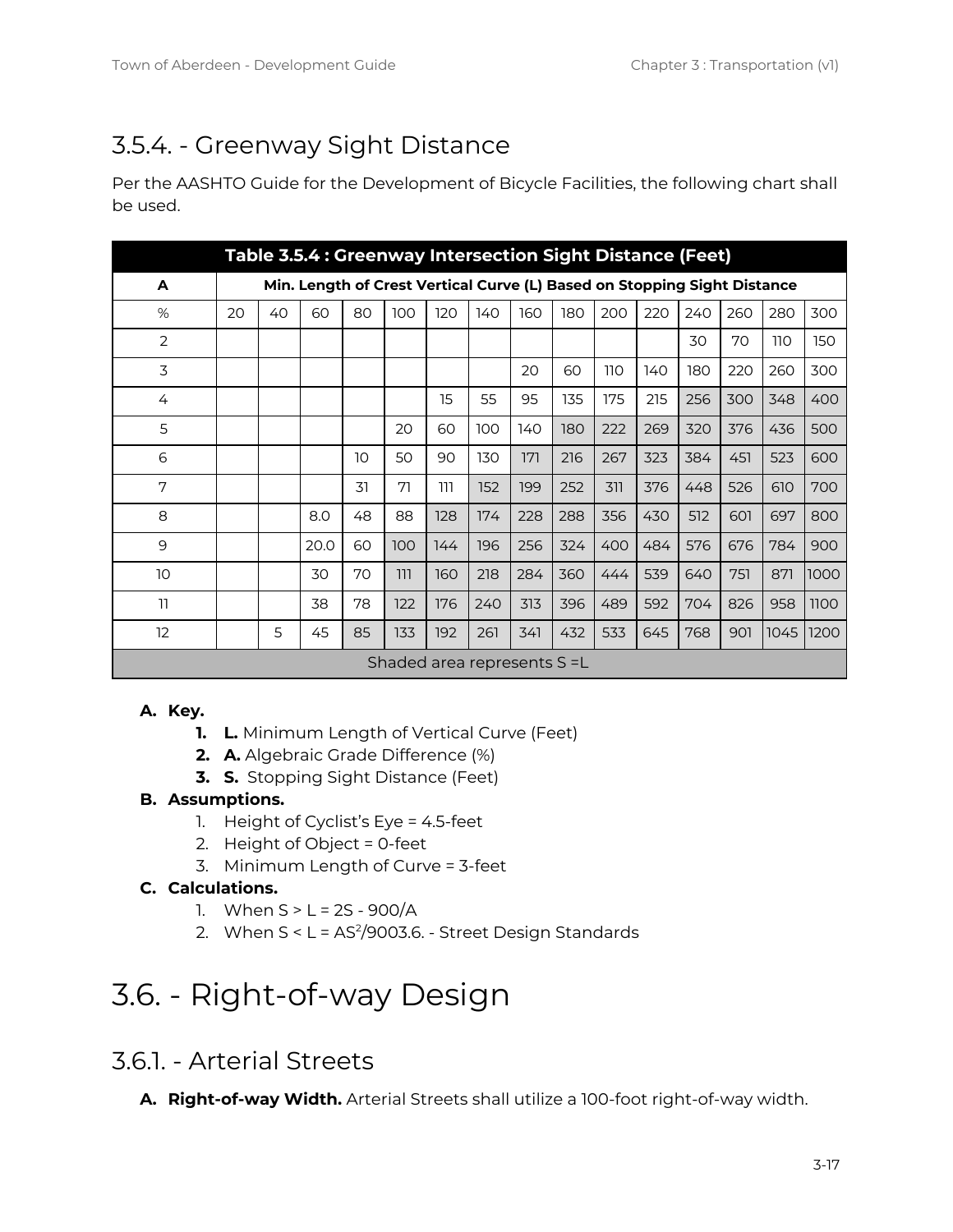- **B. Travel Lanes.** Arterial Streets shall be designed to utilize two (2) lanes of traffic in each direction. Each lane of traffic shall be at least 12-feet in width.
- **C. Bicycle Lanes.** Arterial Streets shall be designed to utilize one (1) bicycle lane in each direction. Each bicycle lane shall be at least 4-feet in width.
- **D. Sidewalks.** Sidewalks shall be at least 5-feet in width. Sidewalks shall be required on both sides of the designed street.
- **E. Landscape Yard.** Landscape yards shall be at least 5-feet in width. Landscape yards shall be placed between required sidewalks and required curb and gutter.
- **F. Required Curb & Gutter Design.** Arterial Streets must utilize a 90-degree curb and gutter.
- **G. Medians.** Should a median be utilized, it shall be at least 20-feet in width.
	- **a. Landscaping.** The median shall use sod, seed or other approved ground cover. Shrubs are encouraged, however species chosen must not exceed 3-feet in height at maturity. Any landscaping or ground cover shall be the maintenance responsibility of the Home/Property Owner's Association.
	- **b. Prohibitions in a Median.**
		- i. Signage
		- ii. Cluster mailbox units
		- iii. Sidewalks
		- iv. Structures
		- v. Walls or fences
		- vi. Paved medians

### <span id="page-17-0"></span>3.6.2. - Collector Streets

- **A. Right-of-way Width.** Collector Streets shall utilize a 100-foot right-of-way width.
- **B. Travel Lanes.** Collector Streets shall be designed to utilize one (1) lane of traffic in each direction. Each lane of traffic shall be at least 12-feet in width.
- **C. On-Street Parking.** Collector Streets shall be designed to utilize on street parking. Parking spaces shall be at least 12-feet in width. Parking spaces shall be evenly spaced. The number of parking spaces shall be 10% of the distance of the block length.
- **D. Bicycle Lanes.** Collector Streets shall be designed to utilize one (1) bicycle lane in each direction. Each bicycle lane shall be at least 4-feet in width.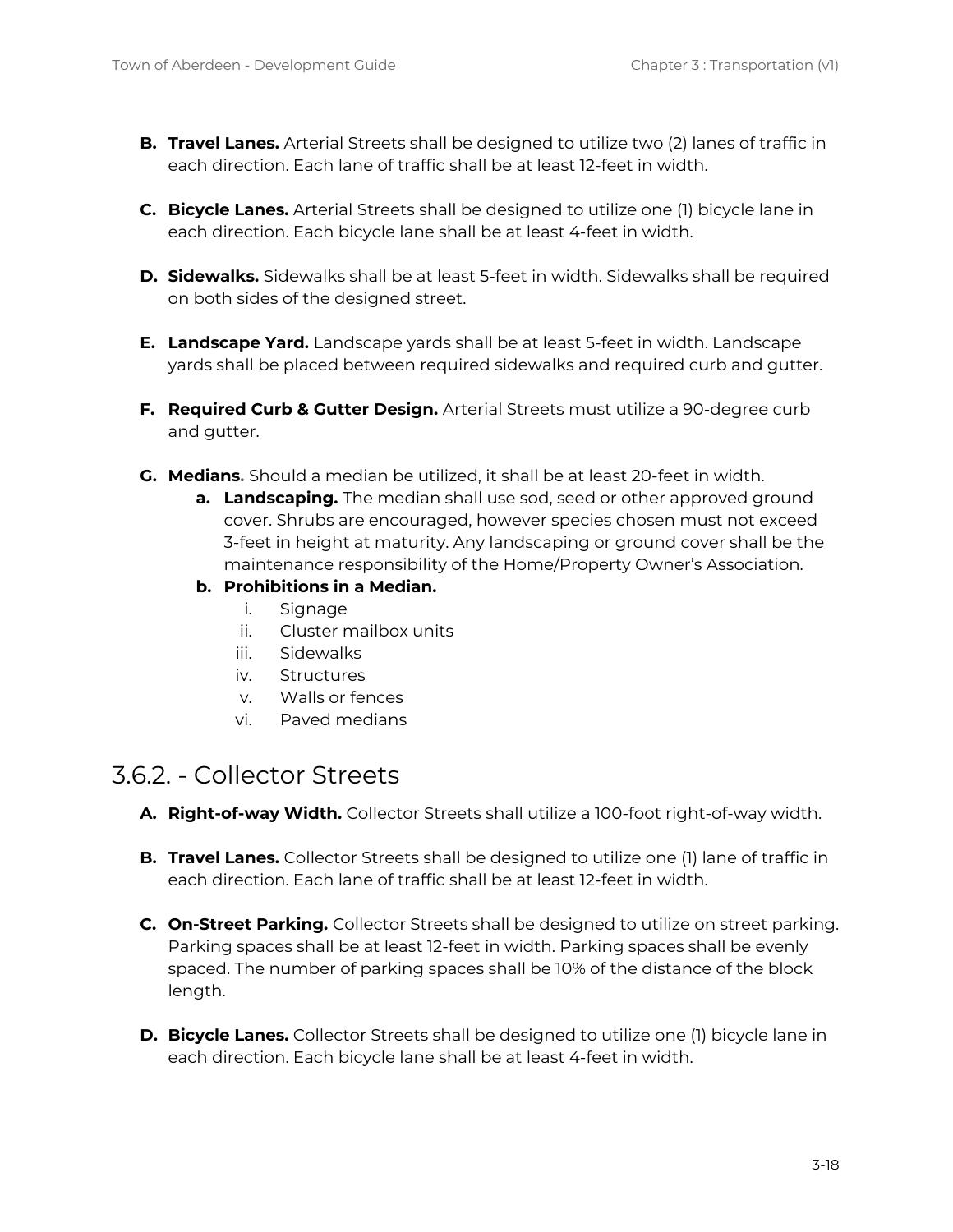- **E. Sidewalks.** Sidewalks shall be at least 5-feet in width. Sidewalks shall be required on both sides of the designed street.
- **F. Landscape Yard.** Landscape yards shall be at least 5-feet in width. Landscape yards shall be placed between required sidewalks and required curb and gutter.
- **G. Required Curb & Gutter Design.** Collector Streets must utilize a concrete 90-degree curb and gutter.
- **H. Medians.** Should a median be utilized, it shall be at least 15-feet in width.
	- **1. Landscaping.** The median shall use sod, seed or other approved ground cover. Shrubs are encouraged, however species chosen must not exceed 3-feet in height at maturity. Any landscaping or ground cover shall be the maintenance responsibility of the Home/Property Owner's Association.
	- **2. Prohibitions in a Median.**
		- a. Signage
		- b. Cluster mailbox units
		- c. Sidewalks
		- d. Structures
		- e. Walls or fences
		- f. Paved medians

#### <span id="page-18-0"></span>3.6.3. - Sub-Collector Streets

- **A. Right-of-way Width.** Collector Streets shall utilize a minimum 70-foot right-of-way width.
- **B. Travel Lanes.** Sub-collector Streets shall be designed to utilize one (1) lane of traffic in each direction. Each lane of traffic shall be at least 12-feet in width.
- **C. On-Street Parking.** Sub-collector Streets may be designed to utilize on street parking. Parking spaces shall be at least 10-feet in width. Parking spaces shall be evenly spaced. The number of parking spaces shall be 10% of the distance of the block length.
- **D. Bicycle Lanes.** Sub-collector Streets shall be designed to utilize one (1) bicycle lane in each direction. Each bicycle lane shall be at least 4-feet in width.
- **E. Sidewalks.** Sidewalks shall be at least 5-feet in width. Sidewalks shall be required on both sides of the designed street.
- **F. Landscape Yard.** Landscape yards shall be at least 5-feet in width. Landscape yards shall be placed between required sidewalks and required curb and gutter.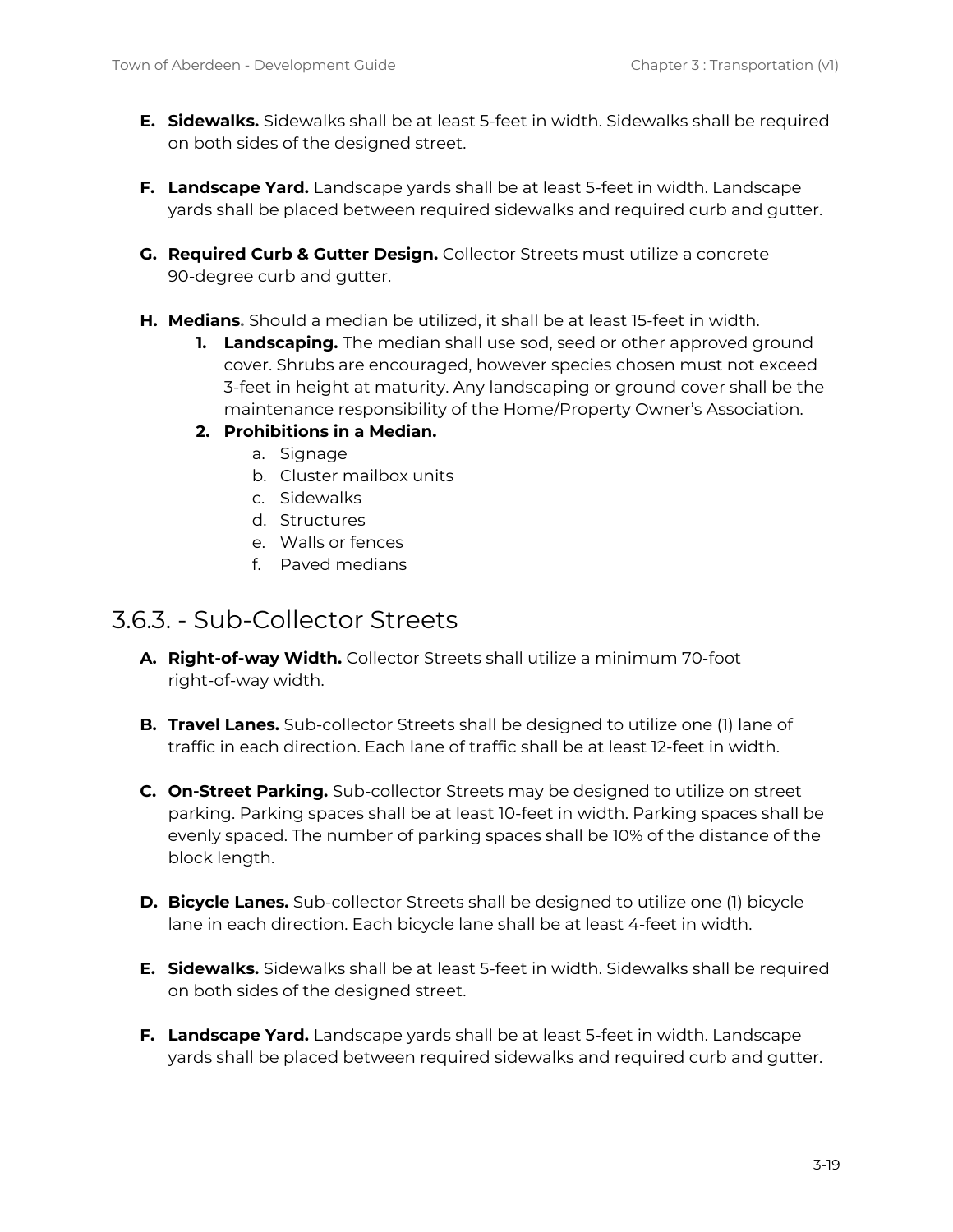- **G. Required Curb & Gutter Design.** Sub-collector Streets must utilize a concrete 90-degree curb and gutter. The Technical Review Committee may approve the use of concrete rolled-curb when appropriate.
- **H. Medians.** Should a median be utilized, it shall be at least 10-feet in width.
	- **1. Landscaping.** The median shall use sod, seed or other approved ground cover. Shrubs are encouraged, however species chosen must not exceed 3-feet in height at maturity. Any landscaping or ground cover shall be the maintenance responsibility of the Home/Property Owner's Association.
	- **2. Prohibitions in a Median.**
		- a. Signage
		- b. Cluster mailbox units
		- c. Sidewalks
		- d. Structures
		- e. Walls or fences
		- f. Paved medians

#### <span id="page-19-0"></span>3.6.4. - Local Streets

- **A. Right-of-way Width.** Local Streets shall utilize a minimum 60-foot right-of-way width.
- **B. Travel Lanes.** Local Streets shall be designed to utilize one (1) lane of traffic in each direction. Each lane of traffic shall be at least 15-feet in width.
- **C. On-Street Parking.** Local Streets may be designed to utilize on street parking. Parking spaces shall be at least 10-feet in width. Parking spaces shall be evenly spaced. The number of parking spaces shall be 10% of the distance of the block length.
- **D. Bicycle Lanes.** Local Streets may be designed to utilize one (1) bicycle lane in each direction. Each bicycle lane shall be at least 4-feet in width.
- **E. Sidewalks.** Sidewalks shall be at least 5-feet in width. Sidewalks shall be required on both sides of the designed street.
- **F. Landscape Yard.** Landscape yards shall be at least 5-feet in width. Landscape yards shall be placed between required sidewalks and required curb and gutter.
- **G. Required Curb & Gutter Design.** Local Streets must utilize a concrete 90-degree curb and gutter. The Technical Review Committee may approve the use of concrete rolled-curb when appropriate.

#### **H. Block Length**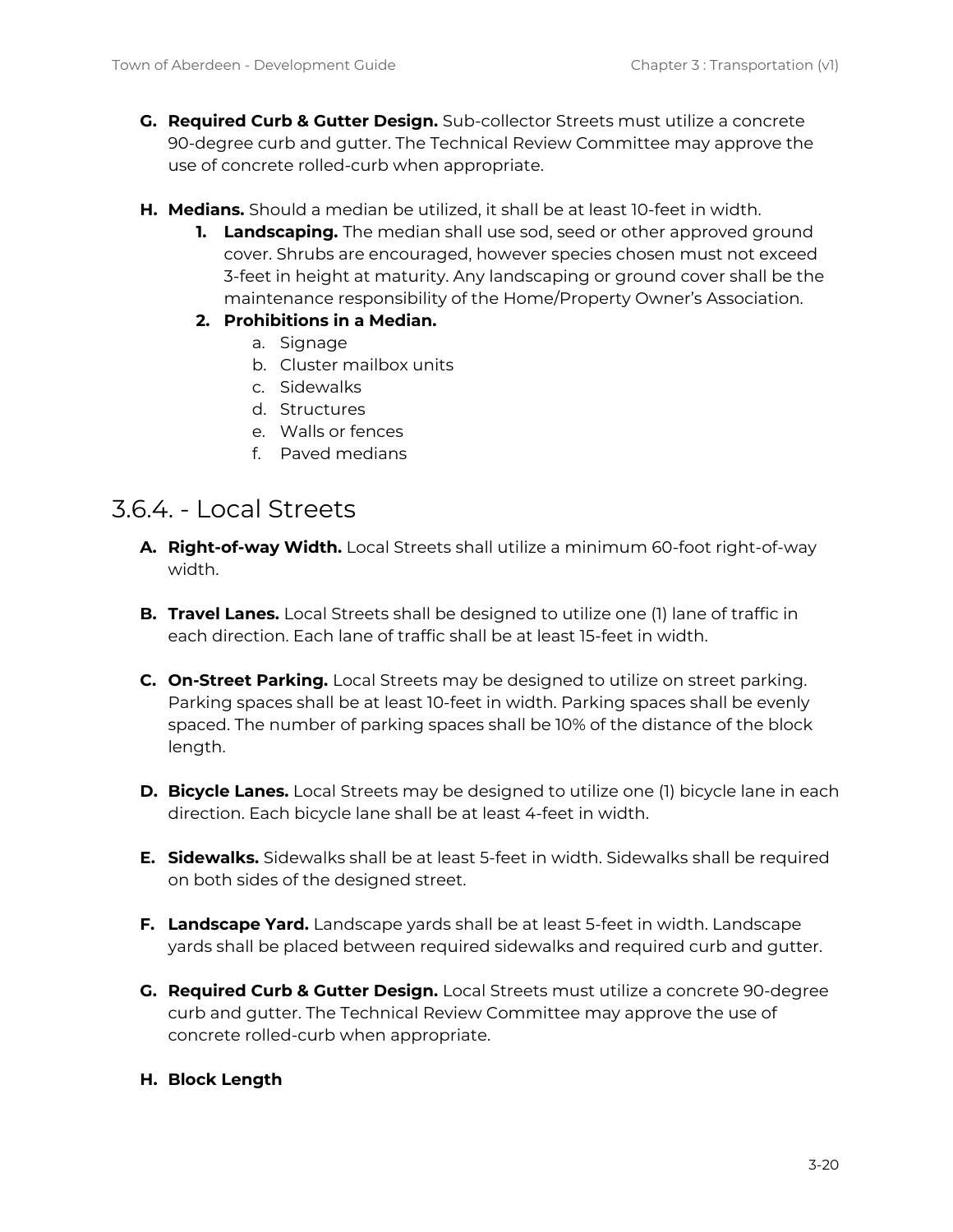- **1. Maximum.** A local street may not extend beyond 750 linear feet. This linear distance is measured from intersection to intersection.
	- **a. Intersections.** A local street may extend beyond 750 linear feet, should the street utilize an all-way-stop intersection, with a connecting street.
	- **b. Curves.** A local street may extend beyond 750 linear feet, should the street be designed and constructed with an appropriate curve. This curve may not be less than 30-degrees, and not more than 60-degrees.
- **2. Minimum.** A local street shall be at least 100 linear feet in length.
- **I. Medians.** Medians are prohibited.

#### <span id="page-20-0"></span>3.6.5. - Alleys

- **A. Right-of-way Width.** Alleys shall utilize a private 26-foot right-of-way width.
- **B. Travel Lanes.** Alleys shall be designed to utilize one (1) lane of traffic in each direction. Each lane of traffic shall be at least 12-feet in width.
- **C. On-Street Parking.** Alleys may be designed to utilize on-street parking. Parking spaces shall be at least 12-feet in width. Parking spaces shall be evenly spaced. On-street parking spaces shall not count as required parking spaces for any residential uses.
- **D. Required Curb & Gutter Design.** Alleys must utilize a concrete 90-degree curb and gutter. The Technical Review Committee may approve the use of concrete rolled-curb when appropriate.
- **E. Block Length.** An Alley may not extend beyond 200 linear feet. This linear distance is measured from intersection to intersection.
- **F. Medians.** Medians are prohibited.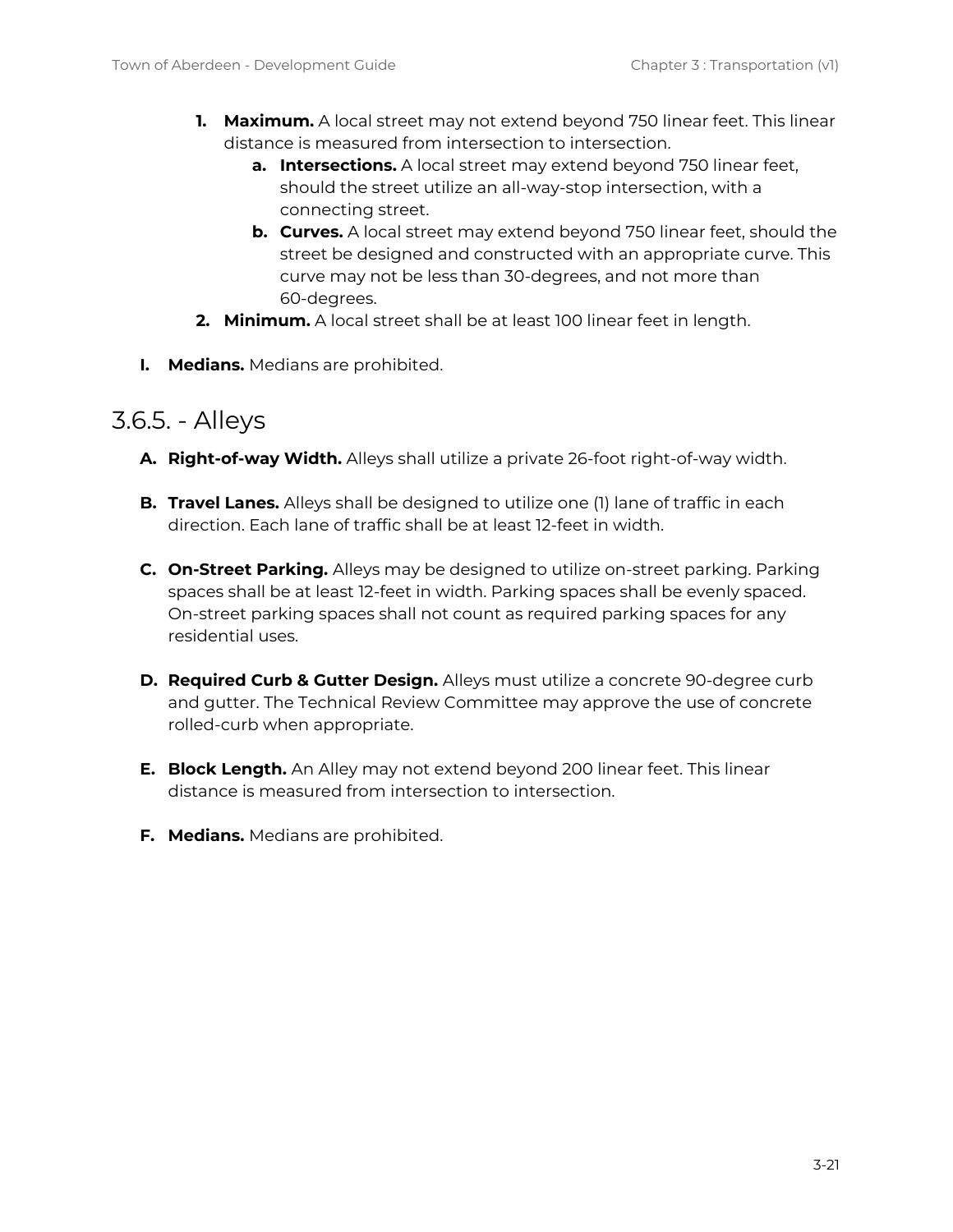# <span id="page-21-0"></span>3.7. - Dead-End Streets

# <span id="page-21-1"></span>3.7.1. - Dead-End Street Standards

| Table 3.7.1 : Dead-end Street Standards |              |                                                                           |                                                |                 |  |  |  |  |
|-----------------------------------------|--------------|---------------------------------------------------------------------------|------------------------------------------------|-----------------|--|--|--|--|
| <b>Street Type</b>                      | <b>Alley</b> | Local                                                                     | <b>Collector &amp;</b><br><b>Sub-Collector</b> | <b>Arterial</b> |  |  |  |  |
| Length                                  | $O-15O'$     | 150'-500'                                                                 | 500'-750'                                      | $750'$ +        |  |  |  |  |
| Width                                   | 20-feet      | 20-feet                                                                   | 16-feet                                        |                 |  |  |  |  |
| <b>Vertical Clearance</b>               | 13.5-feet    | 13.5-feet                                                                 | 13.5-feet                                      |                 |  |  |  |  |
| Max. Grade                              | 10%          | 10%                                                                       | 10%                                            |                 |  |  |  |  |
| <b>Turnaround Required</b>              | None         | $60$ -foot "Y"<br>96-foot ø Cul-De-Sac<br>120-foot Hammerhead (Temporary) | Approval Required                              |                 |  |  |  |  |

# <span id="page-21-2"></span>3.7.2. - Turnaround Standards

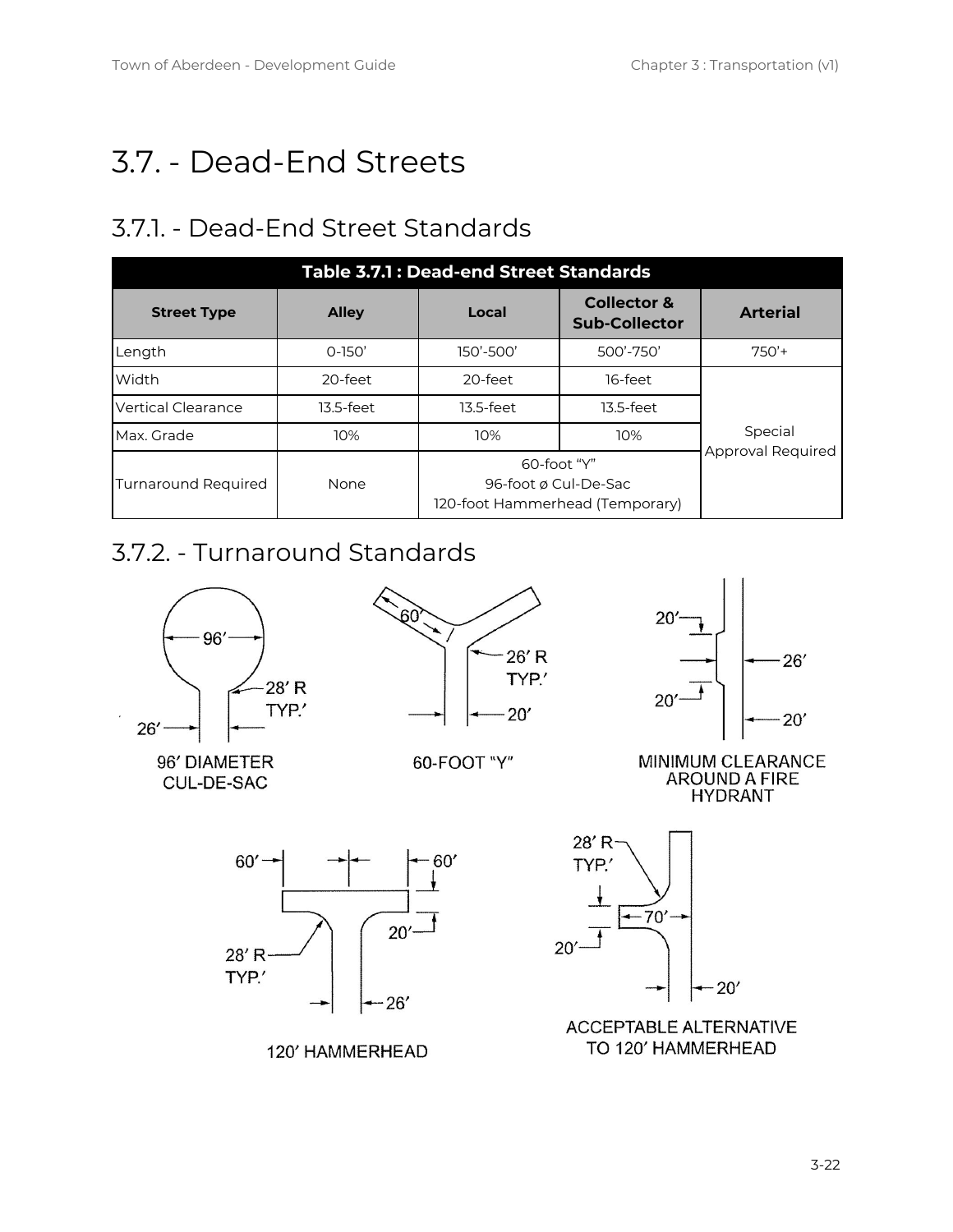# <span id="page-22-0"></span>3.8. - Street Signs

All roads shall comply with the applicable provisions of the "Moore County Road Name and Addressing Ordinance."

## <span id="page-22-1"></span>3.8.1. - Street Name and Traffic Control Signs.

The developer shall be required to provide and erect, at the developer's expense, street name signs per the Moore County Road Names & Addressing Ordinance and traffic control signs per the NCDOT Manual on Uniform Traffic Control Devices at all intersections within the subdivision prior to final plat approval. Signs shall be in place prior to any structural construction. The developer shall be responsible for the street signs throughout the subdivision until the project is completely built out , any damaged street signs will have to be repaired or replaced at the applicant's expense.

## <span id="page-22-2"></span>3.8.2. - Street Name Sign Fees

Fees include installation and supplies. Fees are subject to change without notice. Reinstallation of damaged signs, and replacement signs not included and are additional costs covered by the Applicant.

- **A. Single Blade.** \$200.00.
- **B. Multiple Blades.** \$250.00.

### <span id="page-22-3"></span>3.8.3. - Standards for All Street Signs

- A. When installing signs in residential areas, special care should be taken to install the signs on property lines whenever possible to avoid unnecessary clutter in front of someone's home.
- B. The appropriate locating service shall be contacted whenever there is a concern that underground utilities are nearby, especially in new residential areas. It normally takes 72 hours to locate any possible utilities; therefore, pre-planning is important.
- C. Street Name Signs and Traffic Control Signs shall meet all standards of the Town and the NCDOT specifications.
- D. Street Name Signs and Traffic Control Signs shall be placed at all street intersections.
- E. The cost to install Street Name signs and Traffic Control Signs shall be borne by the developer. In the case of a subdivision with private streets, Street Name Signs and Traffic Control Signs shall be constructed of a reflective material and shall meet the size and location requirements as determined by the Town.
- F. All Street Name Signs and Traffic Control Signs shall be kept in proper position, clean and legible at all times.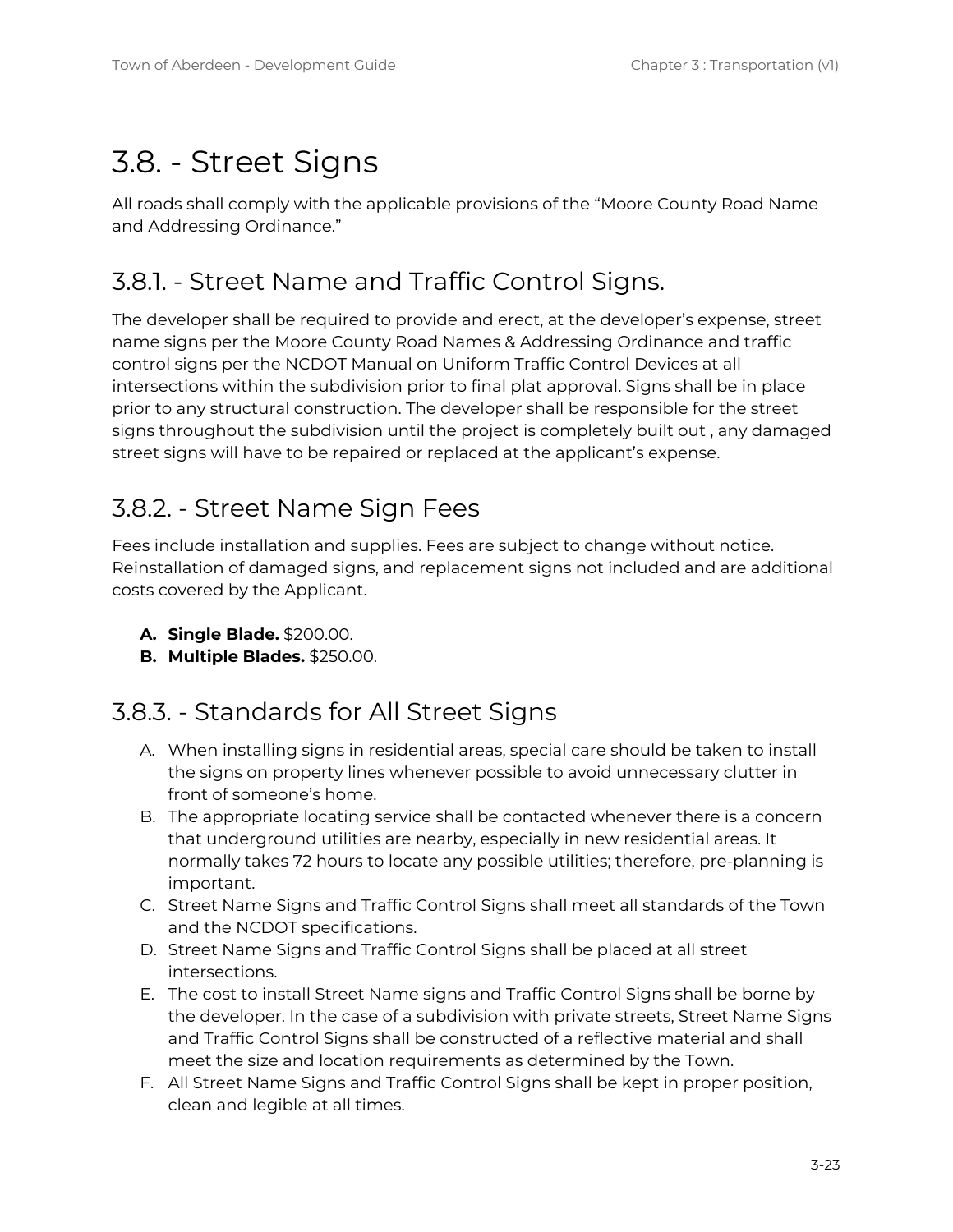- G. Damaged signs should be replaced without undue delay.
- A. Homeowners association to be responsible for Street Name Signs and Traffic Controls Signs within the development.

# <span id="page-23-0"></span>3.8.4. - Specialty Street Signs

Specialty Street Name Signs or Traffic Controls Signs, that vary from the standard type sign materials required by and used by the Town, are allowed within a site or subdivision if:

- A. The owner, developer, homeowners association or Applicant submit a formal request in writing to the Town.
- B. All requests must include detailed dimensional drawings of the proposed Street Name Signs and posts and/or Traffic Control Signs and posts and specifications for the material to be used in those signs and posts.
- C. All Sign faces shall be made of reflective Sign material conforming to the requirements of NCDOT. The Sign face dimensions and the positioning of the Sign and post with respect to the street pavement and/or the intersection must conform to the requirements of the Manual for Uniform Traffic Control Devices. The location of each specialty Sign and post must be approved by the Town prior to installation of that Sign and post.
- D. The developer, the owner, or the homeowner's association shall be responsible for all installation costs associated with the specialty Signs and posts.
- E. The developer, the owner, or the homeowner's association shall be responsible for the perpetual maintenance of specialty Signs and posts for which they requested Town approval.
- F. If the developer, the owner, or the homeowners association fails to fulfill its responsibility for maintenance of these specialty Signs and posts, the Town shall install its standard Sign materials and the developer, the owner or the homeowners association shall be required to remove the specialty Signs and posts and at no cost to the Town. The cost of materials and installation of the standard street name Signs, standard traffic control Signs and posts needed to replace the specialty street name Signs, specialty traffic control Signs and posts that have not been properly maintained shall be borne by the owner, the developer or the homeowners association of the subdivision of the site, whichever is appropriate.
- G. The developer, the owner or the Applicant shall inform purchasers of its property of the conditions and responsibilities of the homeowner's association pertaining to perpetual maintenance responsibility for the specialty Signs and posts within the subdivision or on that site.